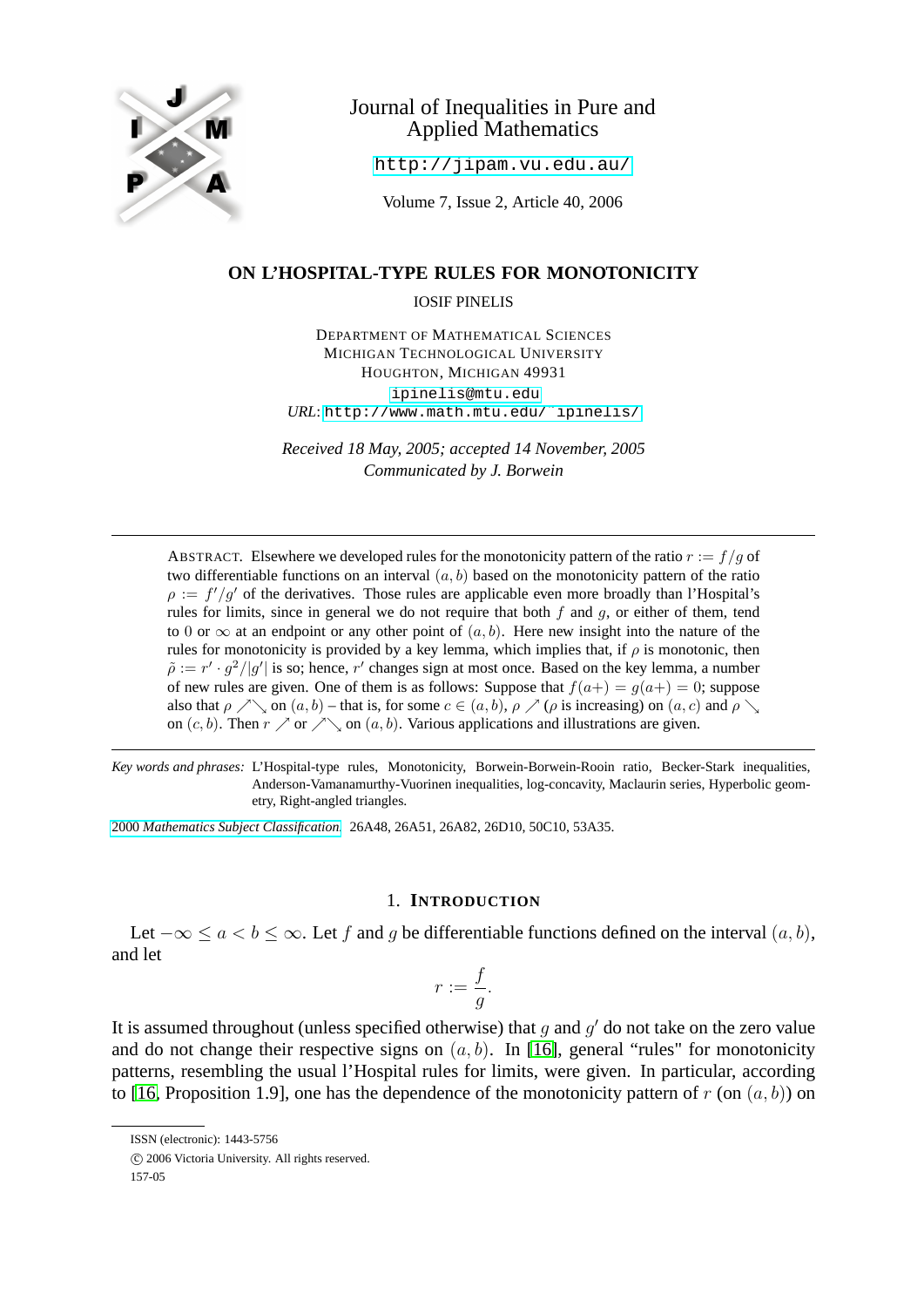that of

$$
\rho:=\frac{f'}{g'}
$$

(and also on the sign of  $gg'$ ) as given by Table [1.1.](#page-1-0) The vertical double line in the table separates the conditions (on the left) from the corresponding conclusions (on the right).

| $q\bar{q}'$ |                                         |
|-------------|-----------------------------------------|
|             | $\nearrow$ or $\searrow$ or $\searrow$  |
|             | $\sqrt{\sigma}$ or $\sqrt{\sigma}$      |
| $\lt$ (     | $\diagup$ or $\diagdown$ or $\diagup$   |
|             | $\diagup$ or $\diagdown$ or $\diagdown$ |

<span id="page-1-0"></span>*Table 1.1: Basic general rules for monotonicity.*

Here, for instance,  $r \searrow$  means that there is some  $c \in (a, b)$  such that  $r \searrow$  (that is, r is decreasing) on  $(a, c)$  and  $r \nearrow$  on  $(c, b)$ . Now suppose that one also knows whether  $r \nearrow$  or  $r \searrow$ in a right neighborhood of  $a$  and in a left neighborhood of  $b$ ; then Table [1.1](#page-1-0) uniquely determines the monotonicity pattern of  $r$ .

Clearly, the stated l'Hospital-type rules for monotonicity patterns are helpful wherever the l'Hospital rules for limits are so, and even beyond that, because these monotonicity rules do not require that both f and q (or either of them) tend to 0 or  $\infty$  at any point.

The proof of these rules is very easy if one additionally assumes that the derivatives  $f'$  and  $g'$  are continuous and r' has only finitely many roots in  $(a, b)$  (which will be the case if, for instance, r is not a constant while f and q are real-analytic functions on  $[a, b]$ ). Such an easy proof [\[21,](#page-18-0) Section 1] is based on the identity

(1.1) 
$$
g^2 r' = (\rho - r) g g',
$$

which is easy to check. A proof without using the additional conditions (that the derivatives  $f'$ and  $g'$  are continuous and  $r'$  has only finitely many roots) was given in [\[16\]](#page-17-0).

Based on Table [1.1,](#page-1-0) one can generally infer the monotonicity pattern of r given that of  $\rho$ , however complicated the latter is. In particular, one has the rules given by Table [1.2.](#page-1-1)

<span id="page-1-2"></span>

| $\rho$   $gg'$ |                                                                                                                                                                                                                                                                                                                                                                                                 |
|----------------|-------------------------------------------------------------------------------------------------------------------------------------------------------------------------------------------------------------------------------------------------------------------------------------------------------------------------------------------------------------------------------------------------|
|                | $\chi_{\text{max}}$ $\mid > 0 \mid \mid \text{max}$ or $\text{max}$ or $\text{max}$ or $\text{max}$                                                                                                                                                                                                                                                                                             |
|                | $\sqrt{2}$ > 0 $\sqrt{2}$ or $\sqrt{2}$ or $\sqrt{2}$ or $\sqrt{2}$ or $\sqrt{2}$                                                                                                                                                                                                                                                                                                               |
|                | $\bigwedge_{i=1}^n x_i \big  < 0 \big  \bigwedge_{i=1}^n \text{or } \bigwedge_{i=1}^n \text{or } \bigwedge_{i=1}^n \bigwedge_{i=1}^n x_i \big  > 0 \big  \bigwedge_{i=1}^n x_i \big  > 0 \big  \bigwedge_{i=1}^n x_i \big  > 0 \big  \bigwedge_{i=1}^n x_i \big  > 0 \big  \bigwedge_{i=1}^n x_i \big  > 0 \big  \bigwedge_{i=1}^n x_i \big  > 0 \big  \bigwedge_{i=1}^n x_i \big  > 0 \big  \$ |
|                | $\sqrt{2\pi}$ $\sqrt{2}$ or $\sqrt{2}$ or $\sqrt{2}$ or $\sqrt{2}$ or $\sqrt{2}$                                                                                                                                                                                                                                                                                                                |

<span id="page-1-1"></span>*Table 1.2: Derived general rules for monotonicity.*

Each monotonicity pattern of r in Tables [1.1](#page-1-0) and [1.2](#page-1-1) does actually occur; see Remark  $5.12$ for details.

In the special case when both f and q vanish at an endpoint of the interval  $(a, b)$ , l'Hospitaltype rules for monotonicity and their applications can be found, in different forms and with different proofs, in [\[11,](#page-17-1) [12,](#page-17-2) [13,](#page-17-3) [10,](#page-17-4) [2,](#page-17-5) [3,](#page-17-6) [1,](#page-17-7) [4,](#page-17-8) [5,](#page-17-9) [15,](#page-17-10) [16,](#page-17-0) [17,](#page-17-11) [18\]](#page-18-1).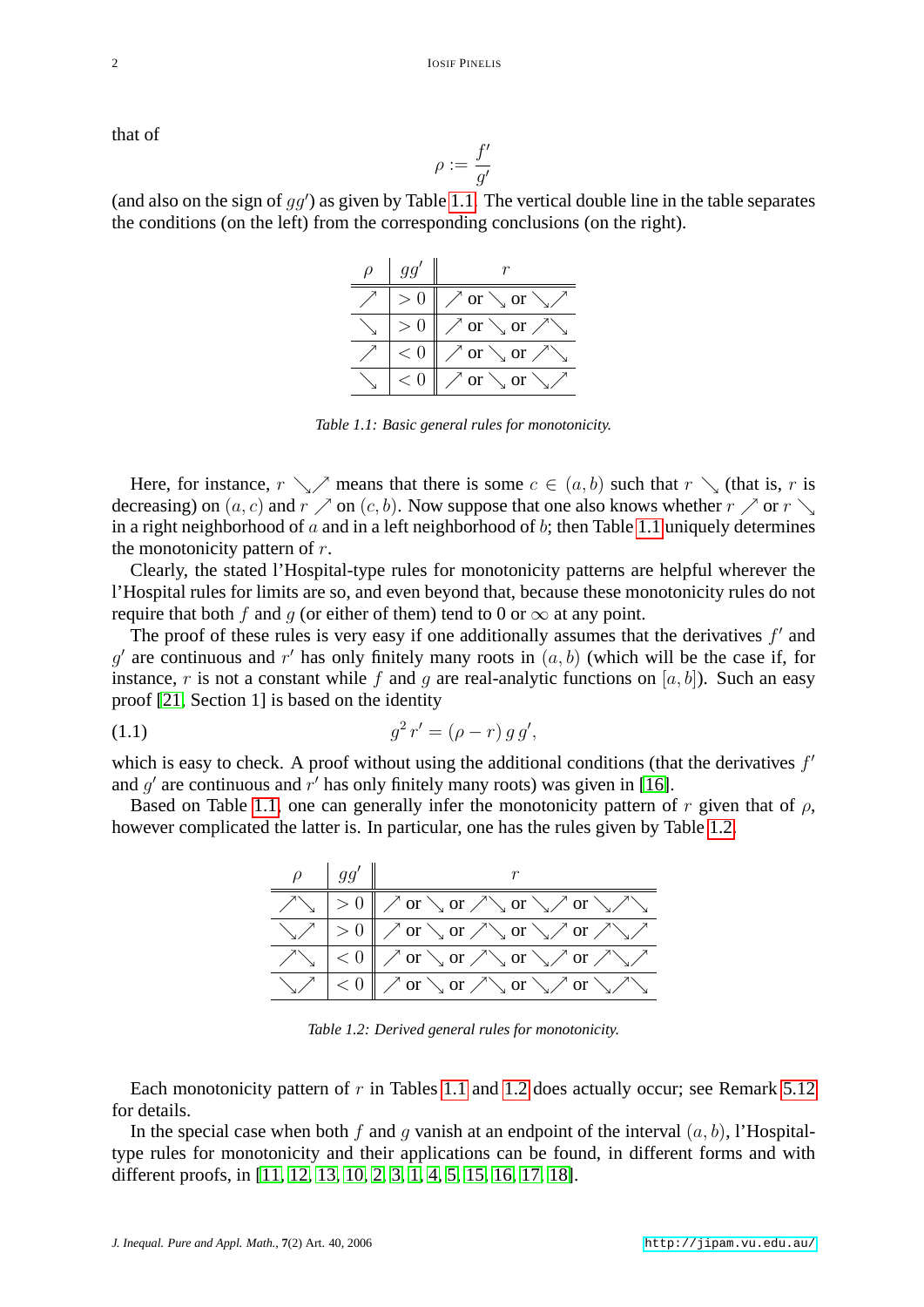The *special-case* rule can be stated as follows: Suppose that  $f(a+) = g(a+) = 0$  or  $f(b-) = 0$  $q(b-) = 0$ ; suppose also that  $\rho$  is increasing or decreasing on the entire interval  $(a, b)$ ; then, respectively, r is increasing or decreasing on  $(a, b)$ . When the condition  $f(a+) = g(a+) = 0$ or  $f(b-) = q(b-) = 0$  does hold, the special-case rule may be more convenient, because then one does not have to investigate the monotonicity pattern of ratio  $r$  near the endpoints of the interval  $(a, b)$ .

A unified treatment of the monotonicity rules, applicable whether or not f and g vanish at an endpoint of  $(a, b)$ , can be found in [\[16\]](#page-17-0).

L'Hospital's rule for limits when the denominator tends to  $\infty$  does not have a "special-case" analogue for monotonicity; see e.g. [\[21,](#page-18-0) Section 1] for details.

In view of what has been said here, it should not be surprising that a very wide variety of applications of these l'Hospital-type rules for monotonicity patterns were given: in areas of analytic inequalities [\[5,](#page-17-9) [15,](#page-17-10) [16,](#page-17-0) [19\]](#page-18-2), approximation theory [\[17\]](#page-17-11), differential geometry [\[10,](#page-17-4) [11,](#page-17-1) [12,](#page-17-2) [21\]](#page-18-0), information theory [\[15,](#page-17-10) [16\]](#page-17-0), (quasi)conformal mappings [\[1,](#page-17-7) [2,](#page-17-5) [3,](#page-17-6) [4\]](#page-17-8), statistics and probability [\[13,](#page-17-3) [16,](#page-17-0) [17,](#page-17-11) [18\]](#page-18-1), etc.

Clearly, the stated rules for monotonicity could be helpful when  $f'$  or  $g'$  can be expressed simpler than f or q, respectively. Such functions f and q are essentially the same as the functions that could be taken to play the role of u in the integration-by-parts formula  $\int u dv = uv - \int v du$ ; this class of functions includes polynomial, logarithmic, inverse trigonometric and inverse hyperbolic functions, and as well as non-elementary "anti-derivative" functions of the form  $x \mapsto c + \int_a^x h(u) \, du$  or  $x \mapsto c + \int_x^b h(u) \, du$ .

"Discrete" analogues, for f and q defined on  $\mathbb{Z}$ , of the l'Hospital-type rules for monotonicity are available as well [\[20\]](#page-18-3).

Let us conclude this Introduction by a brief description of the contents of the paper.

Section [2](#page-3-0) contains what is referred to in this paper as the key lemma (Lemma [2.1\)](#page-3-1). This lemma provides new insight into the nature of the l'Hospital-type rules for monotonicity, as well as a basis for further developments. The key lemma states that the monotonicity pattern of function  $\tilde{\rho} := r' \cdot g^2/|g'|$  is the same as that of  $\rho$  if  $gg' > 0$ , and opposite to the pattern of  $\rho$  if  $qq' < 0$ . Clearly, from this lemma, such rules as the ones given by Table [1.1](#page-1-0) are easily deduced, since  $sign(r') = sign \tilde{\rho}$ . We present two proofs of the key lemma: one proof is short and self-contained, even if somewhat cryptic; the other proof is longer but apparently more intuitive.

In Section [3,](#page-5-0) certain shortcuts are given for the monotonicity rules based on the key lemma. As stated above, Table [1.1](#page-1-0) uniquely determines the monotonicity pattern ( $\nearrow$  or  $\searrow$ ) of r on  $(a, b)$ provided that one knows (i) the monotonicity pattern of  $\rho$  on  $(a, b)$ , (ii) the sign of gg' on  $(a, b)$ , and also (iii) whether  $r \nearrow$  or  $r \searrow$  in a right neighborhood of a and in a left neighborhood of b. In Section [3,](#page-5-0) it is noted (Corollary [3.2\)](#page-5-1) that, instead of these assumptions (i)–(iii), it suffices to know simply the signs of the limits  $\tilde{\rho}(a+)$  and  $\tilde{\rho}(b-)$  in order to determine uniquely the monotonicity pattern of r on  $(a, b)$  – provided that  $\rho$  is monotonic on  $(a, b)$ . However, if the sign of  $qq'$  on  $(a, b)$  is taken into account as well as whether  $\rho$  is increasing or decreasing on  $(a, b)$ , then (Corollary [3.3\)](#page-5-2) one needs to determine the sign of only one of the limits  $\tilde{\rho}(a+)$  and  $\tilde{\rho}(b-)$ .

In Section [4,](#page-6-0) the stated special-case rule for monotonicity (with  $f$  and  $q$  both vanishing at an endpoint of the interval  $(a, b)$  is extended (Propositions [4.3](#page-7-0) and [4.4\)](#page-8-0) to include the cases when  $\rho$  is not monotonic on  $(a, b)$  but rather has one of the patterns  $\nearrow \,$  or  $\searrow \nearrow$ . Moreover, it can be allowed that both  $f$  and  $q$  vanish at an interior point, rather than at an endpoint, of the interval (Proposition [4.5\)](#page-8-1). These developments are based on the key lemma, as well.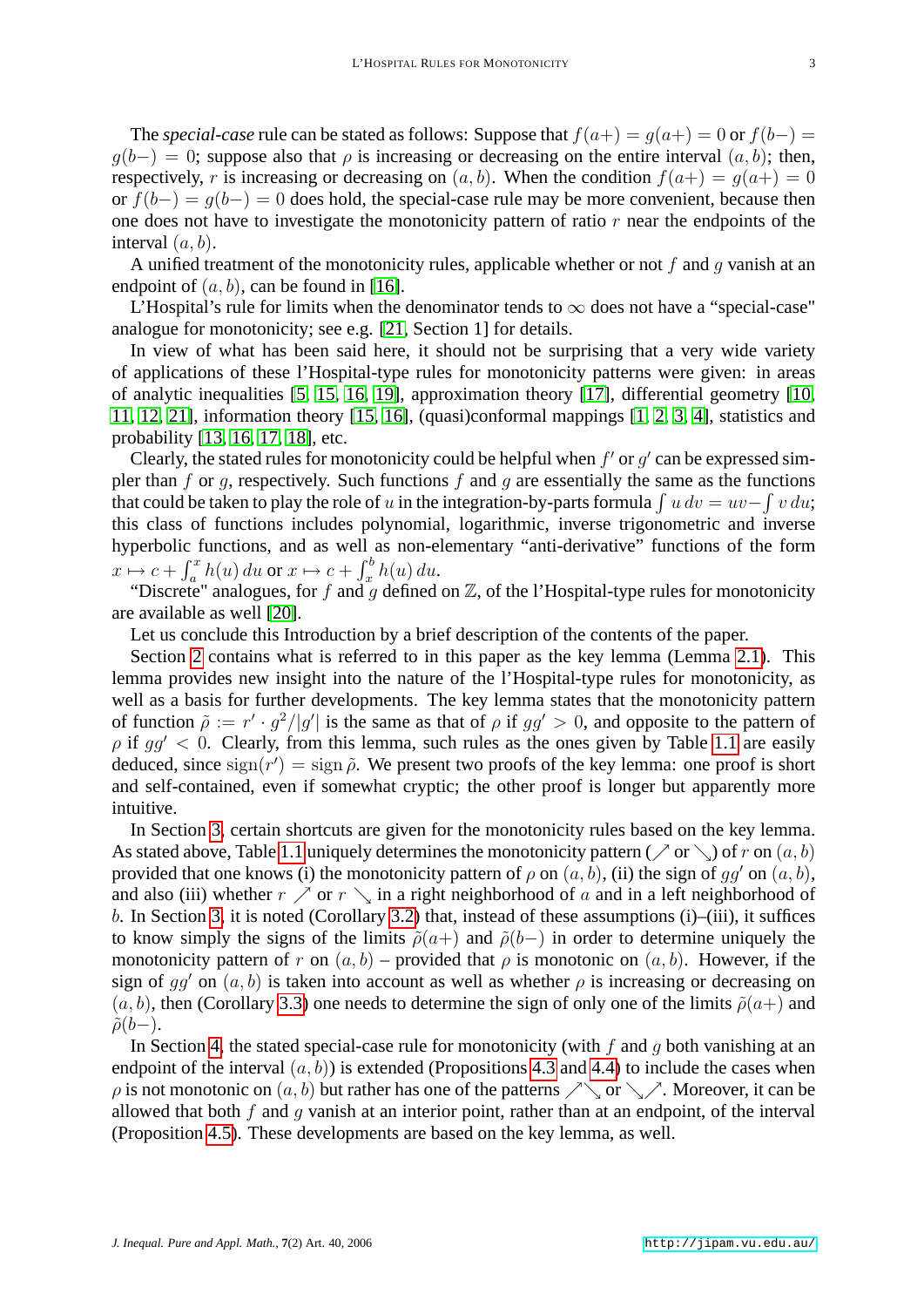In Section [5,](#page-9-0) a general discussion concerning the interplay between the functions r,  $\rho$ , and  $\tilde{\rho}$ is presented as viewed from different angles.

Finally, in Section [6,](#page-13-0) a number of applications and illustrations of the rules for monotonicity are given.

#### <span id="page-3-2"></span>2. **KEY LEMMA**

<span id="page-3-1"></span><span id="page-3-0"></span>**Lemma 2.1** (Key lemma). *The monotonicity pattern (* $\nearrow$  *or*  $\searrow$ ) *of the function* 

$$
\tilde{\rho} := g^2 \frac{r'}{|g'|}
$$

*on*  $(a, b)$  *is determined by the monotonicity pattern of*  $\rho$  *and the sign of gg', according to Table [2.1.](#page-1-0)*

| gg' |  |
|-----|--|
| Ò,  |  |
| 0   |  |
| Q   |  |
|     |  |

*Table 2.1: The monotonicity pattern of*  $\tilde{\rho}$  *is the same as that of*  $\rho$  *if*  $gg' > 0$ *, and opposite to the pattern of*  $\rho$  *if*  $gg' < 0$ *.* 

*Proof of Lemma* [2.1.](#page-1-0) Let us verify the first line of Table 2.1. So, it is assumed that  $\rho \nearrow$  and  $gg' > 0$ . This verification follows very closely the lines of the proof of [\[16,](#page-17-0) Proposition 1.2].

Fix any  $x$  and  $y$  such that

$$
a < x < y < b
$$

and consider the function  $h$  defined by the formula

$$
h(u) := h_y(u) := f'(y) g(u) - g'(y) f(u).
$$

For all  $u \in (a, y)$ , one has

$$
h'(u) = f'(y) g'(u) - g'(y) f'(u) = g'(y) g'(u) (\rho(y) - \rho(u)) > 0,
$$

because g' is nonzero and does not change sign on  $(a, b)$  and  $\rho \nearrow$  on  $(a, b)$ . Hence,  $h \nearrow$  on  $(a, y)$ ; moreover, being continuous, h is increasing on  $(a, y)$ .

Next, one has a key identity

$$
(\tilde{\rho}(y) - \tilde{\rho}(x)) |g'(y)| = (h(y) - h(x)) + (\rho(y) - \rho(x)) g(x) g'(y);
$$

here it is taken into account that  $g'$  is nonzero and does not change sign on  $(a, b)$ , so that  $|g'(y)|/|g'(x)| = g'(y)/g'(x)$ . The first summand,  $h(y) - h(x)$ , on the right-hand side of this identity is positive — because  $h \nearrow$  on  $(a, y]$ ; the second summand,  $[\rho(y) - \rho(x)] g(x) g'(y)$  is also positive — because  $\rho \nearrow$  on  $(a, b)$  while  $gg' > 0$  on  $(a, b)$  and g' does not change sign on  $(a, b)$ . Thus,  $\tilde{\rho}(y) > \tilde{\rho}(x)$ .

This verifies the first line of Table [2.1.](#page-1-0) Its second line can be deduced from the first one by the "vertical reflection"; that is, by replacing f by  $-f$  (and hence r by  $-r$ , while keeping q the same). The third line can be deduced from the second one by the "horizontal reflection"; that is, by "changing the variable" from x to  $-x$ . Finally, the fourth line can be deduced from the third one by the "vertical reflection".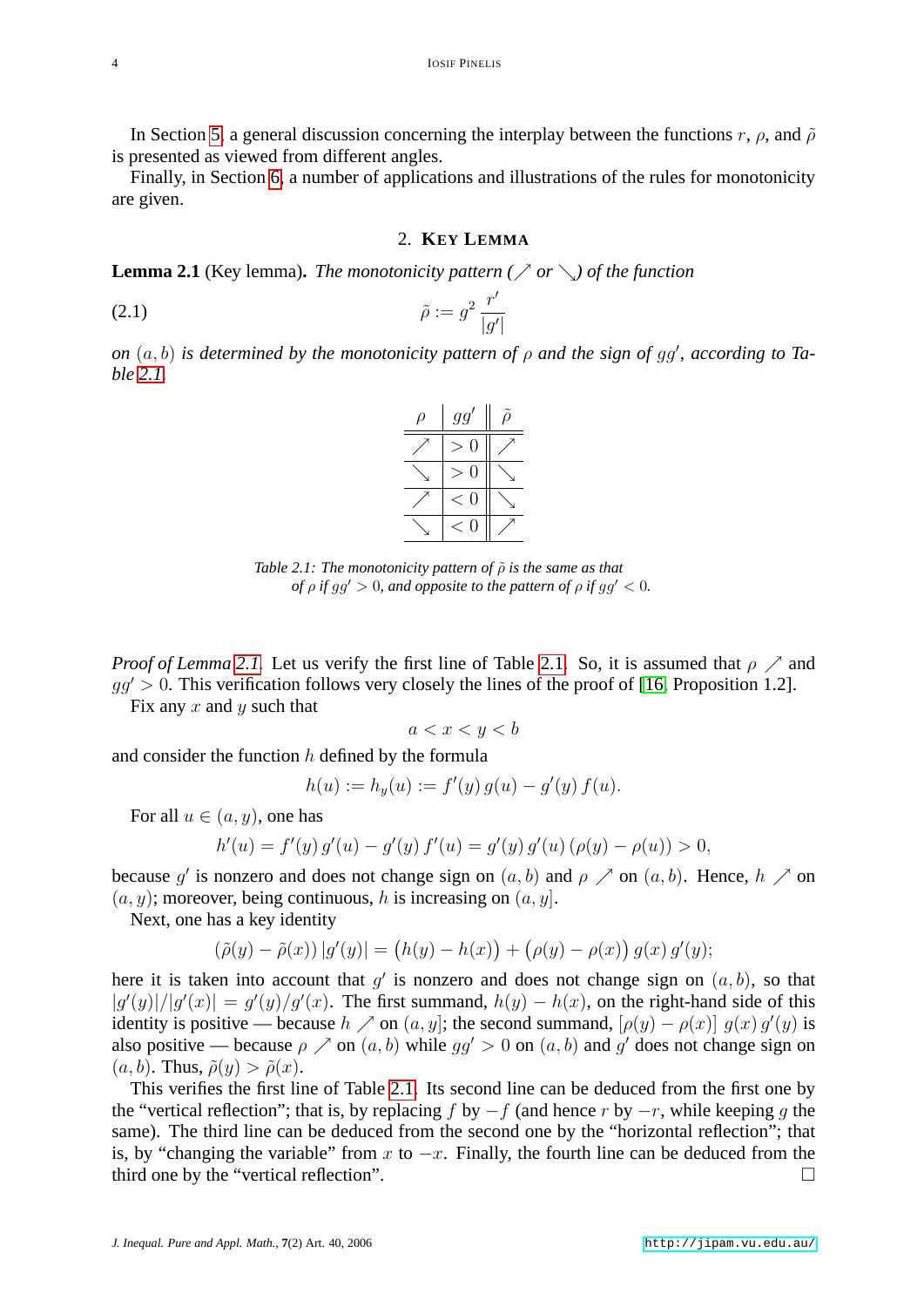While the above proof is short and self-contained, it may seem somewhat cryptic. Let us give another version of the proof, which is longer but perhaps more illuminating (especially its Step 1). The latter proof makes use of the following technical lemma.

<span id="page-4-4"></span>**Lemma 2.2.** Let h be any real function h on  $(a, b)$  such that for all  $x \in (a, b)$ 

(2.2)  $h(x) \ge h(x-)$  *and*  $(D_+h)(x) \ge 0$ ,

(2.3) *where* 
$$
(D_{+}h)(x) := \liminf_{\Delta x \downarrow 0} \frac{\Delta h}{\Delta x}
$$

*is the lower right Dini derivative (possibly infinite) of the function* h *at point* x*, and*

$$
\Delta h := (\Delta h)(x; \Delta x) := h(x + \Delta x) - h(x).
$$

*Then* h *is nondecreasing on* (a, b)*.*

*Proof.* This statement is essentially well known, at least when the function  $h$  is continuous; cf., e.g., [\[22,](#page-18-4) Example 11.3 (IV)]. The following proof is provided for the readers' convenience. For any  $x \in (a, b)$  and any  $\varepsilon > 0$ , consider the set

<span id="page-4-0"></span>
$$
E := E_{x,\varepsilon} := \{ y \in [x,b) \colon h(u) \ge h(x) - \varepsilon \cdot (u - x) \,\forall u \in [x,y) \}.
$$

Then  $E \neq \emptyset$ , since  $x \in E$ . Therefore, there exists  $c := c_{x,\varepsilon} := \sup E$ , and  $c \in [x, b] \subseteq [x, \infty]$ . It suffices to show that  $c = b$  for every  $\varepsilon > 0$ ; indeed, then one will have  $h(u) > h(x) - \varepsilon \cdot (u-x)$ for all  $u \in [x, b)$  and all  $\varepsilon > 0$ , whence  $h(u) > h(x)$  for all  $x \in (a, b)$  and  $u \in [x, b)$ .

To obtain a contradiction, assume that  $c \neq b$  for some  $\varepsilon > 0$ . Then it is easy to see that  $c \in E$ , and so,  $h(u) > h(x) - \varepsilon \cdot (u - x)$  for all  $u \in [x, c)$  and hence for  $u = c$  (since  $h(c) \ge h(c-)$ ). Thus,  $h(c) \ge h(x) - \varepsilon \cdot (c-x)$ . On the other hand, the condition  $c \ne b$  implies that  $(D_{+}h)(c) \ge 0$ , and so, there exists some  $d \in (c, b)$  such that  $h(u) \ge h(c) - \varepsilon \cdot (u - c)$ for all  $u \in [c, d)$ . It follows that  $h(u) \geq h(x) - \varepsilon \cdot (u - x)$  for all  $u \in [c, d)$  and hence for all  $u \in [x, d)$ . That is,  $d \in E$  while  $d > c$ , which contradicts the condition  $c = \sup E$ .

*The other proof of Lemma [2.1.](#page-3-1)* Again, it suffices to verify the first line of Table [2.1,](#page-1-0) so that it is assumed that  $\rho \nearrow$  and  $qq' > 0$  on  $(a, b)$ . Note first that

$$
\tilde{\rho} = (\rho g - f) \text{ sign}(g').
$$

Recall that  $sign(g')$  is constant on  $(a, b)$ . The proof will be done in two steps.

*Step 1*: Here the first line of Table [2.1](#page-1-0) will be verified under the additional condition that  $\rho$  is differentiable on  $(a, b)$ . Then [\(2.4\)](#page-4-0) implies

<span id="page-4-2"></span>(2.5) 
$$
\tilde{\rho}' = \rho' \cdot g \cdot \text{sign}(g'), \text{ whence}
$$

<span id="page-4-1"></span>
$$
\text{(2.6)} \quad \text{sign}(\tilde{\rho}') = \text{sign}(\rho').
$$

Since  $\rho \nearrow$ , one has  $\rho' \geq 0$  and hence, by [\(2.6\)](#page-4-1),  $\tilde{\rho}' \geq 0$ , so that  $\tilde{\rho}$  is nondecreasing (on  $(a, b)$ ). To obtain a contradiction, suppose now that the condition  $\tilde{\rho} \nearrow$  fails (that is,  $\tilde{\rho}$  is not *strictly* increasing on  $(a, b)$ ). Then  $\tilde{\rho}$  must be constant and hence  $\tilde{\rho}' = 0$  on some non-empty interval  $(c, d) \subset (a, b)$ . It follows by [\(2.6\)](#page-4-1) that  $\rho' = 0$  on  $(c, d)$ , which contradicts the condition  $\rho \nearrow$ . *Step 2*: Here the first line of Table [2.1](#page-1-0) will be verified without the additional condition. In view of [\(2.4\)](#page-4-0), one has the obvious identity

(2.7) 
$$
\Delta \tilde{\rho} = ((\Delta \rho) \cdot (g + \Delta g) + \rho \cdot \Delta g - \Delta f) \cdot \text{sign}(g').
$$

Dividing both sides of this identity by  $\Delta x$  and letting  $\Delta x \downarrow 0$ , one has (cf. [\(2.5\)](#page-4-2))

<span id="page-4-3"></span>
$$
D_{+}\tilde{\rho} = (D_{+}\rho) \cdot g \cdot \text{sign}(g') \ge 0,
$$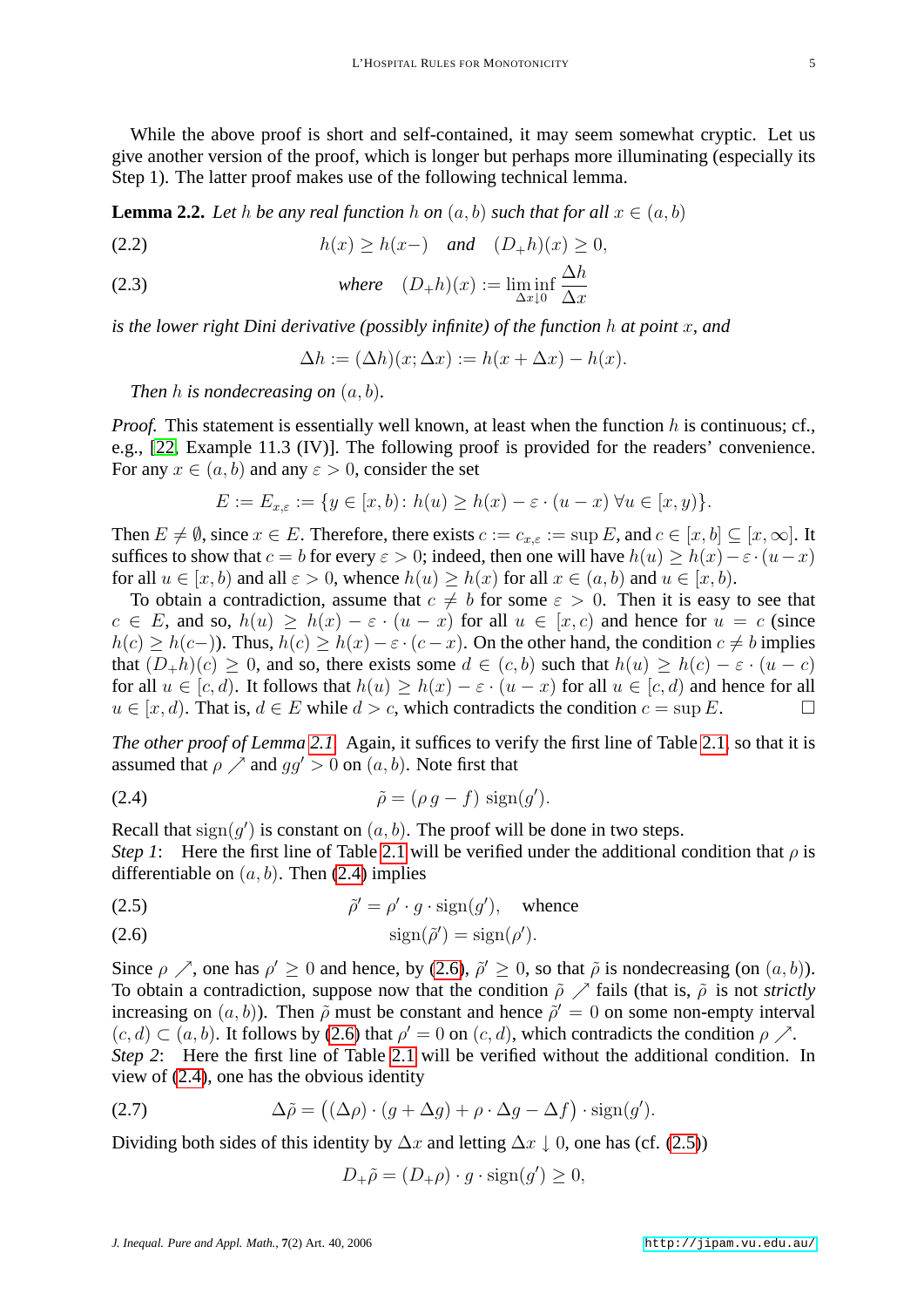because (i) the function g is differentiable and hence continuous; (ii)  $gg' > 0$ ; (iii)  $\rho g' = f'$ ; and (iv)  $\rho \nearrow$  and hence  $D_+ \rho \geq 0$ . It also follows from [\(2.7\)](#page-4-3) that for all  $x \in (a, b)$ 

$$
\tilde{\rho}(x-) - \tilde{\rho}(x) = \lim_{\Delta x \uparrow 0} \Delta \tilde{\rho}(x; \Delta x)
$$
  
= 
$$
\lim_{\Delta x \uparrow 0} \Delta \rho(x; \Delta x) \cdot g(x) \cdot \text{sign}(g'(x)) \le 0,
$$

since  $\rho \nearrow$  and  $gg' > 0$ . Hence,  $\tilde{\rho}(x) \geq \tilde{\rho}(x-)$  for all  $x \in (a, b)$ . Thus, by Lemma [2.2,](#page-4-4)  $\tilde{\rho}$  is nondecreasing on  $(a, b)$ .

Therefore, if the condition  $\tilde{\rho} \nearrow$  fails, then  $\tilde{\rho}$  is constant on some non-empty interval  $(c, d) \subset$  $(a, b)$ . It follows by [\(2.4\)](#page-4-0) that  $\rho g - f = K$  on  $(c, d)$  for some constant K, whence  $\rho = (f + K)/g$ is differentiable on  $(c, d)$ . Thus, according to Step 1,  $\tilde{\rho} \nearrow$  on  $(c, d)$ , which is a contradiction.  $\square$ 

# 3. **REFINED GENERAL RULES FOR MONOTONICITY**

<span id="page-5-0"></span>As before, the term "general rules for monotonicity" refers to the rules valid without the special condition that both f and q vanish at an endpoint of the interval  $(a, b)$ .

From the key lemma (Lemma [2.1\)](#page-3-1), the general l'Hospital-type rules for monotonicity given by Table [1.1](#page-1-0) easily follow.

### <span id="page-5-3"></span>**Corollary 3.1.** *The rules given by Table [1.1](#page-1-0) are true.*

*Proof.* Indeed, consider the first line of Table [1.1.](#page-1-0) Thus, it is assumed that  $\rho \nearrow$  and  $qq' > 0$  on  $(a, b)$ . Then, by the first line of Table [2.1,](#page-1-0)  $\tilde{\rho} \nearrow$  on  $(a, b)$ . Therefore,  $\tilde{\rho}(x)$  may change sign only from – to + as x increases from a to b. In view of [\(2.1\)](#page-3-2), the same holds with r' instead of  $\tilde{\rho}$ . More formally, there exists some  $c \in [a, b]$  such that  $r' < 0$  on  $(a, c)$  and  $r' > 0$  on  $(c, b)$ . Thus, either  $r \nearrow$  on  $(a, b)$  (when  $c = a$ ) or  $r \searrow$  on  $(a, b)$  (when  $c = b$ ) or  $r \searrow$  on  $(a, b)$  (when  $c \in (a, b)$ . This verifies the first line of Table [1.1.](#page-1-0) The other three lines of Table [1.1](#page-1-0) can be verified similarly; alternatively, they can be deduced from the first line (cf. the end of the first proof of Lemma [2.1\)](#page-3-1).

As was stated in the Introduction, if one also knows whether  $r \nearrow$  or  $r \searrow$  in a right neighborhood of  $a$  and in a left neighborhood of  $b$ , then Table [1.1](#page-1-0) uniquely determines the monotonicity pattern of r. Sometimes it is very easy to determine the monotonicity patterns of r near an endpoint, a or b. For example, if  $r(b-) = \infty$ , then it follows immediately that  $r \nearrow$  in a left neighborhood of b (given the knowledge that  $r \nearrow$  or  $\searrow$  or  $\searrow$  or  $\nearrow \searrow$  on  $(a, b)$ ). Or, if it is known that  $r(a+) = 0$  while  $r > 0$  on  $(a, b)$ , then it follows immediately that  $r \nearrow$  in a right neighborhood of a.

However, in some other cases it may be not so easy to determine the monotonicity patterns of r near a or b, especially when the functions f and g depend on a number of parameters. In such situations, any additional shortcuts may prove useful. With this in mind, let us present the following corollaries to the key lemma.

<span id="page-5-1"></span>**Corollary 3.2.** *If*  $\rho \nearrow or \searrow on (a, b)$ *, then the limits*  $\tilde{\rho}(a+)$  *and*  $\tilde{\rho}(b-)$  *always exist in*  $[-\infty, \infty]$ *, and*  $\tilde{\rho}(a+) \neq \tilde{\rho}(b-)$ *. At that, the rules given by Table [3.1](#page-1-0) are true.* 

# <span id="page-5-2"></span>**Corollary 3.3.** *The rules given by Table [3.2](#page-1-1) are true.*

The message conveyed by Corollary [3.2](#page-5-1) is the following. If  $\rho \nearrow$  or  $\setminus$  on  $(a, b)$ , then the monotonicity patterns of r near the endpoints a and b (and hence on the entire interval  $(a, b)$ ) are completely determined by the signs of the limits  $\tilde{\rho}(a+)$  and  $\tilde{\rho}(b-)$ . (In particular, at that the sign of  $gg'$  is no longer relevant. Note also that the four cases in Table [3.1](#page-1-0) concerning the signs of  $\tilde{\rho}(a+)$  and  $\tilde{\rho}(b-)$  are exhaustive. Moreover, the four cases are pairwise mutually exclusive — because  $\tilde{\rho}(a+) \neq \tilde{\rho}(b-)$  and hence  $\tilde{\rho}(a+)$  and  $\tilde{\rho}(b-)$  cannot be simultaneously zero.)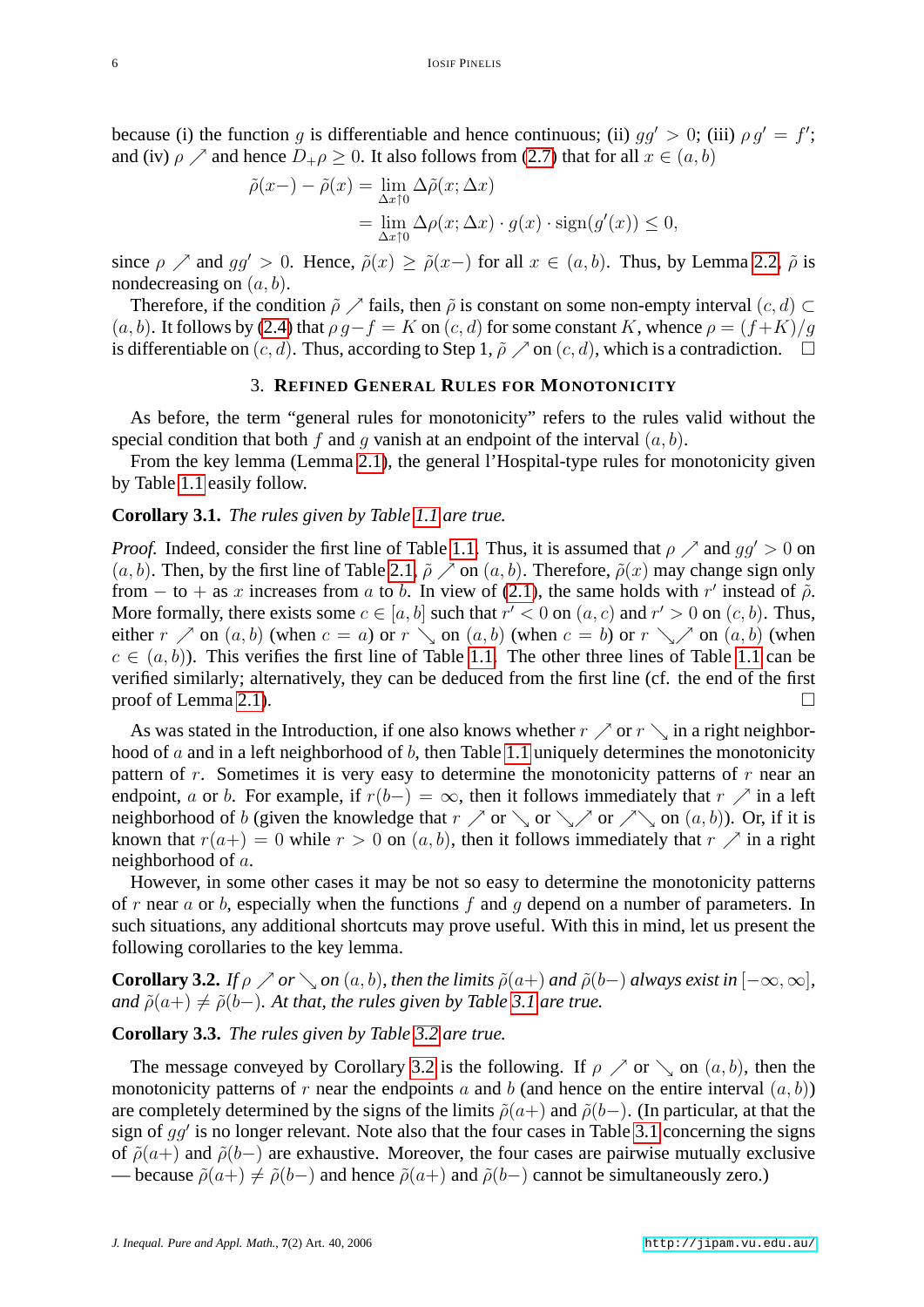| $\tilde{\rho}(a+)$            | $\tilde{\rho}(b-)$ |  |
|-------------------------------|--------------------|--|
| $\geq 0$                      | $\geq 0$           |  |
| - ()<br>$\scriptstyle\diagup$ | < 0                |  |
| < 0                           | $\left( \right)$   |  |
| $\leq 0$                      | < 0                |  |

*Table 3.1: If*  $\rho \nearrow$  *or*  $\searrow$ *, then the signs of*  $\tilde{\rho}(a+)$  *and*  $\tilde{\rho}(b-)$  *determine the pattern of r on*  $(a, b)$ *.* 

| $\rho$ | gg'      | $\tilde{\rho}(a+)   \tilde{\rho}(b-)$ |          | r'                        | r |
|--------|----------|---------------------------------------|----------|---------------------------|---|
|        | > 0      | > 0                                   |          | $\gt$<br>$\left( \right)$ |   |
|        | > 0      |                                       | < 0      | < 0                       |   |
|        | $\geq 0$ |                                       | $\geq 0$ | ()<br>$\gt$               |   |
|        | $\gt$ () | < 0                                   |          | < 0                       |   |
|        | < 0      | > 0                                   |          | $\Omega$<br>$\mathbf{L}$  |   |
|        | < 0      |                                       | < 0      | < 0                       |   |
|        | < 0      |                                       | > 0      | $\gt$<br>$\theta$         |   |
|        | < 0      | < 0                                   |          | $\,<\,$<br>$\cup$         |   |

*Table 3.2: The content of the blank cells is not needed, and easy to restore.*

On the other hand, by Corollary [3.3,](#page-5-2) if the sign of  $gg'$  is taken into account, then — in 8 of the  $2^4 = 16$  possible cases concerning the signs of  $D_+\rho$ ,  $gg'$ ,  $\tilde{\rho}(a+)$ , and  $\tilde{\rho}(b-)$  — one needs to determine only one of the two signs, sign  $\tilde{\rho}(a+)$  or sign  $\tilde{\rho}(b-)$ , depending on the case.

Note that lines 1, 4, 6, and 7 of Table [3.2](#page-1-1) correspond to parts (1), (2), (3), and (4) of [\[16,](#page-17-0) Corollary 1.3], where limits superior or inferior to  $\tilde{\rho}(x)$  as  $x \perp a$  or  $x \uparrow b$  are used in place of the limits  $\tilde{\rho}(a+)$  and  $\tilde{\rho}(b-)$  (which latter we now know always exist, by Corollary [3.2,](#page-5-1) provided that  $\rho \nearrow$  or  $\searrow$  on  $(a, b)$ ).

*Proof of Corollary* [3.2.](#page-5-1) If  $\rho \nearrow$  or  $\setminus$  then, by Table [2.1,](#page-1-0)  $\tilde{\rho}$  is (strictly) monotonic (on  $(a, b)$ ). Hence, the limits  $\tilde{\rho}(a+)$  and  $\tilde{\rho}(b-)$  exist and differ from each other. Now the rules of Table [3.1](#page-1-0) immediately follow by Lemma [2.1](#page-3-1) (cf. the proof of Corollary [3.1\)](#page-5-3).  $\Box$ 

*Proof of Corollary [3.3.](#page-5-2)* It suffices to consider only the first line of Table [3.2,](#page-1-1) so that it is assumed that  $\rho \nearrow$ ,  $gg' > 0$ , and  $\tilde{\rho}(a+) \geq 0$ . By the first line of Table [2.1,](#page-1-0)  $\tilde{\rho} \nearrow$ . Hence,  $\tilde{\rho}(b-) > 0$  $\tilde{\rho}(a+) > 0$ . It remains to refer to the first line of Table [3.1.](#page-1-0)

# 4. **DERIVED SPECIAL-CASE RULES FOR MONOTONICITY**

<span id="page-6-0"></span>A slightly stronger version of the basic special-case rule for monotonicity mentioned in Section [1](#page-0-0) is

<span id="page-6-1"></span>**Proposition 4.1** ([\[15,](#page-17-10) Proposition 1.1], [\[16,](#page-17-0) Proposition 1.1]). *Suppose that*  $f(a+) = g(a+) =$  $0$  *or*  $f(b-) = g(b-) = 0$ .

- (1) *If*  $\rho \nearrow$  *on*  $(a, b)$ *, then*  $r' > 0$  *and hence*  $r \nearrow$  *on*  $(a, b)$ *.*
- (2) *If*  $\rho \searrow$  *on*  $(a, b)$ *, then*  $r' < 0$  *and hence*  $r \searrow$  *on*  $(a, b)$ *.*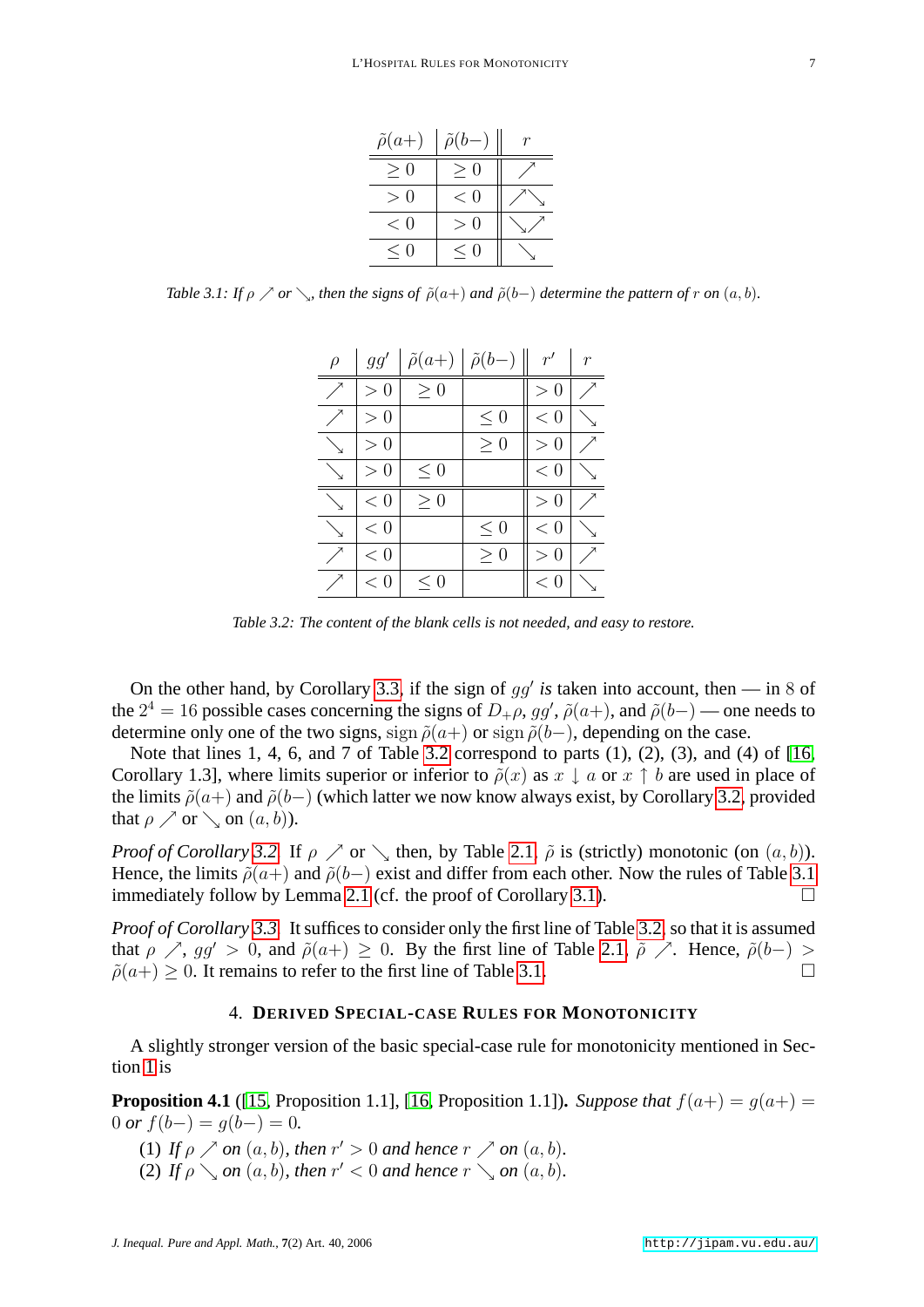Developments presented in Section [2](#page-3-0) provide further insight into this special-case rule as well. Indeed, in view of  $(2.1)$ , Proposition [4.1](#page-6-1) can be restated as follows.

<span id="page-7-1"></span>**Proposition 4.2.** *Suppose that*  $f(a+) = g(a+) = 0$  *or*  $f(b-) = g(b-) = 0$ *.* 

(1) *If*  $\rho \nearrow$  *on*  $(a, b)$ *, then*  $\tilde{\rho} > 0$  *on*  $(a, b)$ *.* 

(2) *If*  $\rho \setminus on(a, b)$ *, then*  $\tilde{\rho} < 0$  *on*  $(a, b)$ *.* 

To prove Proposition [4.2,](#page-7-1) one may observe that for all  $y \in (a, b)$ 

$$
\tilde{\rho}(y) = h_y(y)/|g'(y)|,
$$

where  $h_y(u) = f'(y) g(u) - g'(y) f(u)$ , as defined in the first proof of Lemma [2.1.](#page-3-1) In that proof, it was shown that the function  $h_y$  is increasing on  $(a, y]$ .

On the other hand, the condition  $f(a+) = g(a+) = 0$  implies that  $h_y(a+) = 0$ . It follows that  $h_y(y) > h_y(a+) = 0$ . Hence,  $\tilde{\rho}(y) > 0$  for all  $y \in (a, b)$ . Now [\(2.1\)](#page-3-2) shows that indeed  $r' > 0$  and hence  $r \nearrow$  on  $(a, b)$ . The case  $f(b-) = g(b-) = 0$  is similar. The above reasoning is very close to the lines of the proof of [\[15,](#page-17-10) Proposition 1.1].

Whenever it is indeed the case that  $f(a+) = g(a+) = 0$  or  $f(b-) = g(b-) = 0$ , the specialcase rules are more convenient, because then one need not further investigate the behavior of ratio  $r$  near the endpoints,  $a$  and  $b$ .

The main question in this section is the following: under the same special condition  $f(a+) = g(a+) = 0$  or  $f(b-) = g(b-) = 0$ , can the derived general rules given by Table [1.2](#page-1-1) be similarly simplified?

Proposition [4.3](#page-7-0) below shows that the answer to this question is yes. Moreover, we shall also consider the case when f and q both vanish at an interior point of the interval, rather than at one of its endpoints. To obtain these "derived" special-case rules, we shall again rely mainly on the key lemma, Lemma [2.1.](#page-3-1) We shall also rely here on the "basic" special-case rules given by Proposition [4.1](#page-6-1) or, rather, on their re-formulation given by Proposition [4.2.](#page-7-1)

<span id="page-7-0"></span>**Proposition 4.3.** *The special-case rules given by Table [4.1](#page-1-0) are true.*

| endpoint condition  |                        |
|---------------------|------------------------|
| $f(a+) = g(a+) = 0$ |                        |
| $f(a+) = g(a+) = 0$ | $or \searrow \nearrow$ |
| $f(b-) = q(b-) = 0$ | or $\nearrow$          |
| $f(b-) = q(b-) = 0$ | or $\setminus$ /       |

*Table 4.1: Derived special rules for monotonicity, when* f *and* g *both vanish at an endpoint.*

*Proof of Proposition [4.3.](#page-7-0)* It suffices to consider the first line of Table [4.1,](#page-1-0) so that it is assumed that  $f(a+) = g(a+) = 0$  and  $\rho \nearrow \searrow$  on  $(a, b)$ ; that is, there exists some  $c \in (a, b)$  such that  $\rho \nearrow$  on  $(a, c)$  and  $\rho \searrow$  on  $(c, b)$ . The condition  $g(a+) = 0$  implies that  $gg' > 0$  on  $(a, b)$ . Then, by the second line of Table [2.1,](#page-1-0)  $\tilde{\rho} \setminus$  on  $(c, b)$ . Also, by part (1) of Proposition [4.2,](#page-7-1)  $\tilde{\rho} > 0$  on  $(a, c)$ . Hence, there exists some  $d \in [c, b]$  such that  $\tilde{\rho} > 0$  on  $(a, c) \cup (c, d)$  and  $\tilde{\rho} < 0$  on  $(d, b)$ . (At that,  $d = b$  if  $\tilde{\rho}(b-) \ge 0$  (and hence  $\tilde{\rho}(c+) > 0$ ), and  $d \in [c, b)$  if  $\tilde{\rho}(b-) < 0$ .) Therefore and in view of [\(2.1\)](#page-3-2),  $r' > 0$  on  $(a, c) \cup (c, d)$  and  $r' < 0$  on  $(d, b)$ . Since r is differentiable and hence continuous on  $(a, b)$ , it follows that  $r \nearrow$  on  $(a, d)$  and  $r \searrow$  on  $(d, b)$ . Thus, if  $d = b$  then  $r \nearrow$  on  $(a, b)$ ; and if  $d \in [c, b)$  then  $r \nearrow \searrow$  on  $(a, b)$ .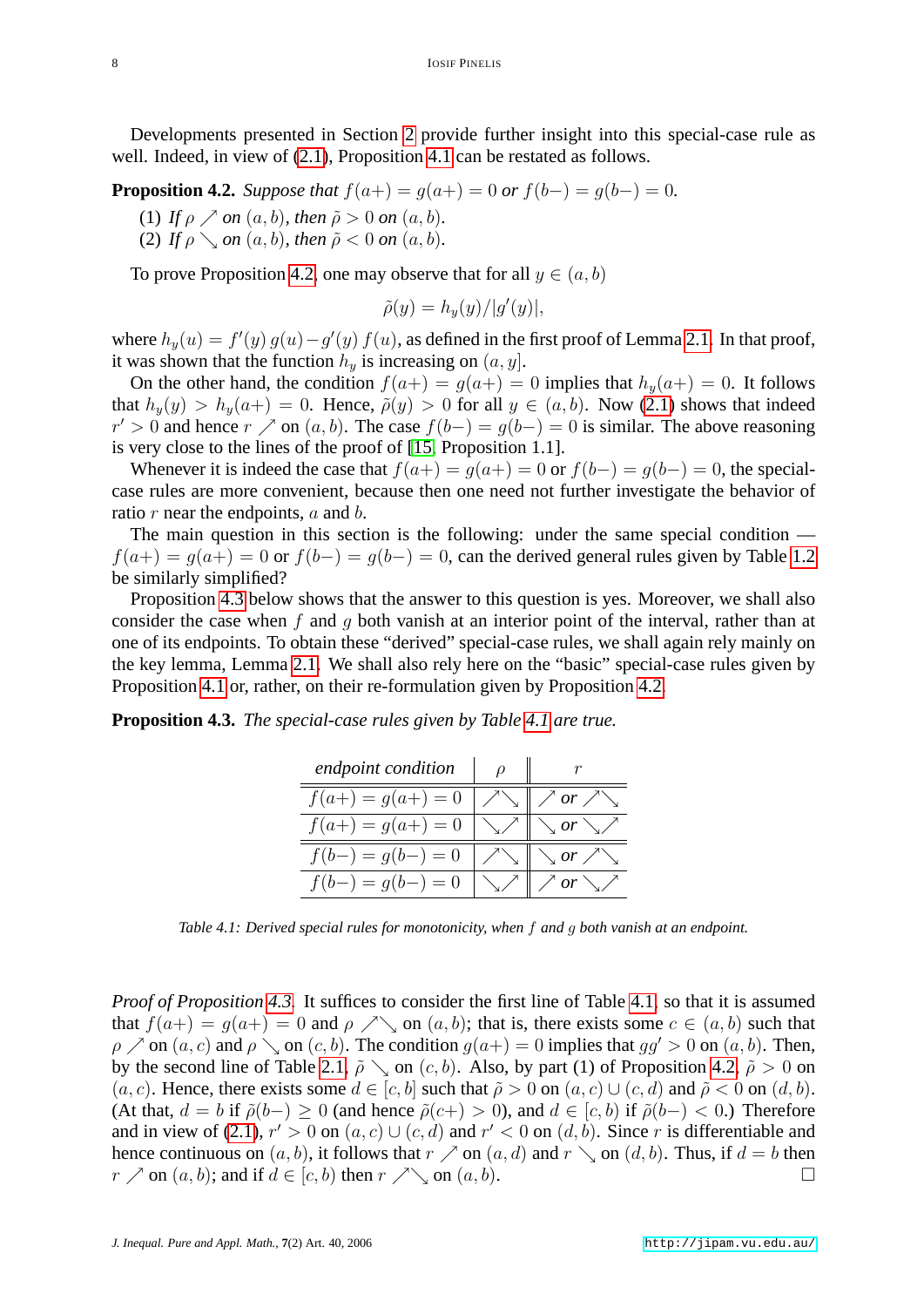In the course of the proof of Proposition [4.3,](#page-7-0) a little more was established than stated in Proposition [4.3.](#page-7-0) Namely, based on the sign of  $\tilde{\rho}(b-)$ , one can discriminate between the two alternative monotonicity patterns of  $r$  given in the first line of Table [4.1;](#page-1-0) similarly, for the other three lines of Table [4.1.](#page-1-0) Thus, one has the following.

| endpoint condition  | $\rho$             |     | $\tilde{\rho}(a+) \mid \tilde{\rho}(b-) \parallel$ | $\mathcal{r}$      |
|---------------------|--------------------|-----|----------------------------------------------------|--------------------|
| $f(a+) = g(a+) = 0$ | $\diagup$          |     | $\geq 0$                                           | ╱                  |
| $f(a+) = g(a+) = 0$ | $\diagup$          |     | < 0                                                | $\diagup$          |
| $f(a+) = g(a+) = 0$ | $\searrow$         |     | $\leq 0$                                           | ╲                  |
| $f(a+) = g(a+) = 0$ | $\searrow$ /       |     | > 0                                                | $\searrow$ /       |
| $f(b-) = g(b-) = 0$ | $\nearrow$         | < 0 |                                                    | $\searrow$         |
| $f(b-) = g(b-) = 0$ | $\diagup\diagdown$ | > 0 |                                                    | $\diagup\diagdown$ |
| $f(b-) = g(b-) = 0$ | $\searrow$ /       | > 0 |                                                    | $\bigg)$           |
| $f(b-) = g(b-) = 0$ | \/                 | < 0 |                                                    | \!!                |

<span id="page-8-0"></span>**Proposition 4.4.** *The special-case rules given by Table [4.2](#page-1-1) are true.*

*Table 4.2: Specific derived special-case rules for monotonicity, when* f *and* g *both vanish at an endpoint.*

Let us also consider the case when both  $f$  and  $q$  vanish at an interior point of the interval.

<span id="page-8-1"></span>**Proposition 4.5.** *Suppose that the following conditions hold:*

- $\bullet$   $-\infty$  <  $a < b < c < \infty$ ;
- f and q are differentiable functions defined on the set  $(a, c) \setminus \{b\}$ ;
- *on each of the intervals*  $(a, b)$  *and*  $(b, c)$ *, the functions* g *and* g' *do not take on the zero value and do not change their respective signs;*
- $\lim_{x \to b} f(x) = \lim_{x \to b} g(x) = 0;$
- there exists a finite limit  $\rho(b) := \lim_{x \to b} \rho(x)$  and hence, by l'Hospital's rule, the limit  $r(b) := \lim_{x \to b} r(x) = \rho(b)$ , where  $r(x) := f(x)/g(x)$  and  $\rho(x) := f'(x)/g'(x)$  for  $x \in (a, c) \setminus \{b\}$ , so that the functions r and  $\rho$  are extended from  $(a, c) \setminus \{b\}$  to  $(a, c)$ .

*Then the special-case rules given by Table [4.3](#page-8-2) concerning the monotonicity patterns of* ρ *and*  $r$  *on*  $(a, c)$  *are true.* 



<span id="page-8-2"></span>*Table 4.3: Derived special-case rules for monotonicity, when* f *and* g *both vanish at an interior point.*

*Proof of Proposition [4.5.](#page-8-1)* Lines 1 and 2 of Table [4.3](#page-8-2) follow immediately from Proposition [4.1.](#page-6-1) Line 4 can be deduced from line 3 by the "vertical reflection", that is, by replacing f by  $-f$ . It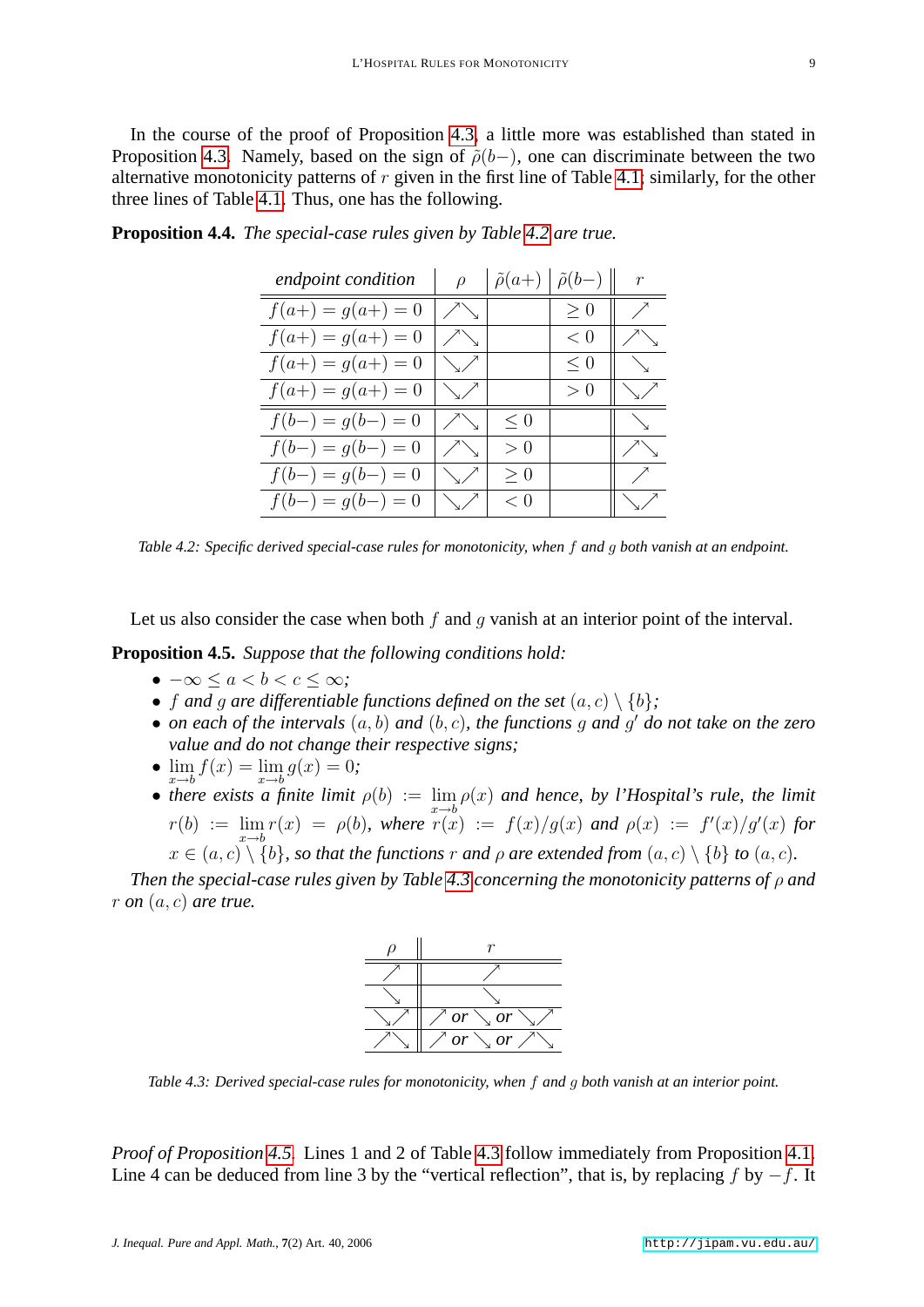remains to consider line 3. Thus, it is assumed that there exists some  $\xi \in (a, c)$  such that  $\rho \setminus a$ on  $(a, \xi)$  and  $\rho \nearrow$  on  $(\xi, c)$ . One of the following three cases must occur.

*Case 1*:  $\xi = b$ . Then, by Proposition [4.1,](#page-6-1)  $r \searrow$  on  $(a, b)$  and  $r \nearrow$  on  $(b, c)$ , so that  $r \searrow$  on  $(a, c)$ .

*Case 2*:  $\xi \in (b, c)$ . Then  $\rho \searrow$  on  $(a, b)$  (since  $\rho \searrow$  on  $(a, \xi)$ ). Hence, by Proposition [4.1,](#page-6-1) one has  $r \searrow$  on  $(a, b)$ . On the other hand,  $\rho \searrow$  on  $(b, \xi)$  and  $\rho \nearrow$  on  $(\xi, c)$ . Hence, by Proposition [4.3](#page-7-0) (line 2 of Table [4.1\)](#page-1-0),  $r \searrow$  or  $\searrow$  on (b, c). It follows that  $r \searrow$  or  $\searrow$  on  $(a, c)$ .

*Case 3*:  $\xi \in (a, b)$ . This case is similar to Case 2, but here one will conclude that  $r \nearrow$  or  $\searrow$ on  $(a, c)$ .

This verifies line 3 of Table [4.3.](#page-8-2)

#### 5. **DISCUSSION**

<span id="page-9-1"></span><span id="page-9-0"></span>**Remark 5.1.** It is easy to see from the proofs of the key lemma and the rules based on it that, instead of the requirement for f and q to be differentiable on  $(a, b)$  it would be enough to assume, for instance, only that f and g are continuous and both have finite right derivatives  $f'_{+}$ and  $g'_{+}$  (or finite left derivatives  $f'_{-}$  and  $g'_{-}$ ) on  $(a, b)$ , and then use these one-side derivatives in place of  $f'$  and  $g'$ . (Cf. [\[15,](#page-17-10) Remark 1.2].)

One corollary of Remark [5.1](#page-9-1) is as follows.

<span id="page-9-2"></span>**Corollary 5.2.** *Take any*  $c \in (a, b)$ *, and let* f *be any convex real function on*  $(a, b)$ *. Then the ratio* f(x)/(x−c) *switches at most once from decreasing to increasing when* x *increases from* c *to* b*. Similarly, this ratio switches at most once from increasing to decreasing when* x *increases from* a *to* c*.*

**Remark 5.3.** Here Corollary [5.2](#page-9-2) appears as a particular application of Corollary [3.1](#page-5-3) (enhanced in accordance with Remark [5.1\)](#page-9-1). However, one could, vice versa, deduce Corollary [3.1](#page-5-3) from Corollary [5.2](#page-9-2) by "changing the variable" from x to  $X := q(x)$ , so that  $f(x) = F(X) :=$  $f(g^{-1}(X)), g(x) = X, r(x) = F(X)/X$ , and  $\rho(x) = F'(X)$ .

An obvious special case of Corollary [5.2](#page-9-2) is:

<span id="page-9-3"></span>**Corollary 5.4.** *Take any*  $c \in (a, b)$ *, and let f be any convex real function on*  $(a, b)$ *. Let*  $r_c(x) :=$  $(f(x) - f(c))/(x - c)$  *for*  $x \in (a, b) \setminus \{c\}$ *, and*  $r_c(c) := k$ *, where* k is an arbitrary point in the *interval*  $[f'_{-}(c), f'_{+}(c)]$ . Then the ratio  $r_c(x)$  increases when x increases from a to b.

Corollary [5.4](#page-9-3) is immediate from Proposition [4.5](#page-8-1) enhanced in accordance with Remark [5.1.](#page-9-1)

**Remark 5.5.** This remark complements Remark [5.1,](#page-9-1) which allowed using one-side derivatives of f and g in place of f' and g'. However, if g is differentiable on  $(a, b)$ , then the phrase "and do not change their respective signs" in the assumption "g and  $g'$  do not take on the zero value and do not change their respective signs on  $(a, b)$ " stated in the beginning of Section [1](#page-0-0) is superfluous. Indeed, if  $q$  is differentiable, then it is continuous and therefore does not change sign, since it does not take on the zero value. As for the implication

 $g'$  does not change sign provided that  $g'$  does not take on the zero value,

it follows by the intermediate value theorem for the derivative (see e.g. [\[6,](#page-17-12) Theorem 5.16]), as was pointed out in [\[5\]](#page-17-9).

**Remark 5.6.** Moreover, if f and g are differentiable on  $(a, b)$  and  $\rho$  is monotonic on  $(a, b)$ , then  $ρ$  and  $ρ$  are continuous on  $(a, b)$ . Indeed, take any  $c ∈ (a, b)$ . Since  $ρ$  is monotonic, there exist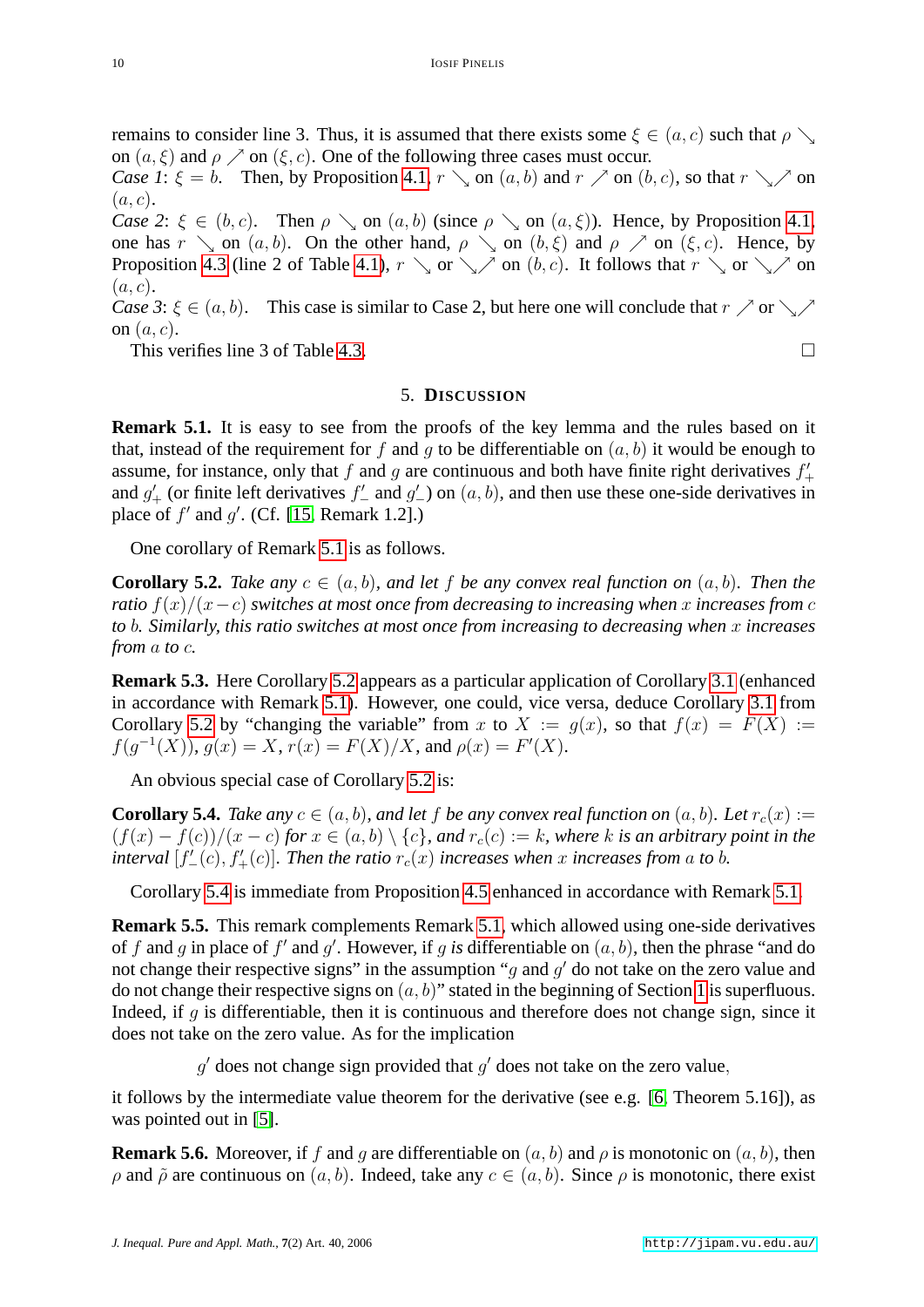limits  $\rho(c-)$  and  $\rho(c+)$ . On the other hand, the ratio

$$
\frac{f(x) - f(c)}{g(x) - g(c)} = \frac{(f(x) - f(c))/(x - c)}{(g(x) - g(c))/(x - c)}
$$

tends to  $\rho(c)$  as  $x \to c$ . Next, by the Cáuchy mean value theorem, this ratio tends to  $\rho(c-)$  as  $x \uparrow c$  and to  $\rho(c+)$  as  $x \downarrow c$ . Thus,  $\rho(c-) = \rho(c) = \rho(c+1)$ , for each  $c \in (a, b)$ , so that  $\rho$  is continuous on  $(a, b)$ . Now it is seen that  $\tilde{\rho}$  is continuous as well, since  $\tilde{\rho} = (\rho g - f)$  sign $(g')$ .

**Remark 5.7.** All the stated rules for monotonicity have natural "non-strict" analogues, with strict inequalities and terms "increasing" and "decreasing" replaced by the corresponding nonstrict inequalities and terms "non-decreasing" and "non-increasing".

**Remark 5.8.** Lemma [2.1](#page-3-1) shows that (given the sign of  $gg'$ ) the monotonicity pattern of  $\tilde{\rho}$  is completely determined by the monotonicity pattern of  $\rho$ . It is readily seen — especially from the second proof of Lemma [2.1](#page-3-1) — that the relation between the patterns of  $\rho$  and  $\tilde{\rho}$  is reversible, so that, given the monotonicity pattern of  $\tilde{\rho}$  and the sign of gg', the monotonicity pattern of  $\rho$  can be completely restored. That is, each line of Table [2.1](#page-1-0) can be read right-to-left. For instance, if  $\tilde{\rho}$   $\nearrow$  and  $gg' > 0$ , then  $\rho$   $\nearrow$ . Thus, given the sign of gg', the monotonicity pattern of  $\tilde{\rho}$  carries the same amount of information as the monotonicity pattern of  $\rho$ .

In contrast, it should now be clear that the relation between the monotonicity patterns of  $r$  and  $\rho$  is not reversible in any reasonable sense. The pattern of  $\rho$  can be anything even if the pattern of r and the sign of gg' are given. For instance, if  $\tilde{\rho}$  is positive on  $(a, b)$  then, by [\(2.1\)](#page-3-2),  $r \nearrow$  on  $(a, b)$ ; at that,  $\tilde{\rho}$  and hence  $\rho$  can be made as "wavy" as desired. To be even more specific, let  $(a, b) := (0, \infty)$  or  $(-\infty, 0)$ ,  $g(x) := 1/x$ , and  $\tilde{\rho}(x) := 2 + \sin x$ , so that  $\tilde{\rho} > 0$  everywhere. Next, in accordance with [\(2.1\)](#page-3-2), let

<span id="page-10-1"></span>(5.1) 
$$
r(x) := \int_0^x \frac{|g'(u)|}{g(u)^2} \tilde{\rho}(u) du
$$

$$
= 1 + 2x - \cos x, \text{ whence}
$$

$$
f(x) = g(x) r(x) = (1 + 2x - \cos x)/x \text{ and}
$$

$$
\rho(x) = 1 - \cos x - x \sin x,
$$

 $x \in (-\infty, 0) \cup (0, \infty)$ , so that r,  $\rho$ , and  $\tilde{\rho}$  can be extended to  $\mathbb{R}$ , by continuity. Then  $r' > 0$  and hence  $r \nearrow$  on R, while  $\rho$  is "infinitely wavy" on R, just as  $\tilde{\rho}$  is; see Figures [5.1](#page-10-0) and [5.2.](#page-11-0)



<span id="page-10-2"></span><span id="page-10-0"></span>*Figure 5.1: Graphs of* r *and* ρ*:* r*, increasing;* ρ*, non-monotonic, "infinitely wavy".*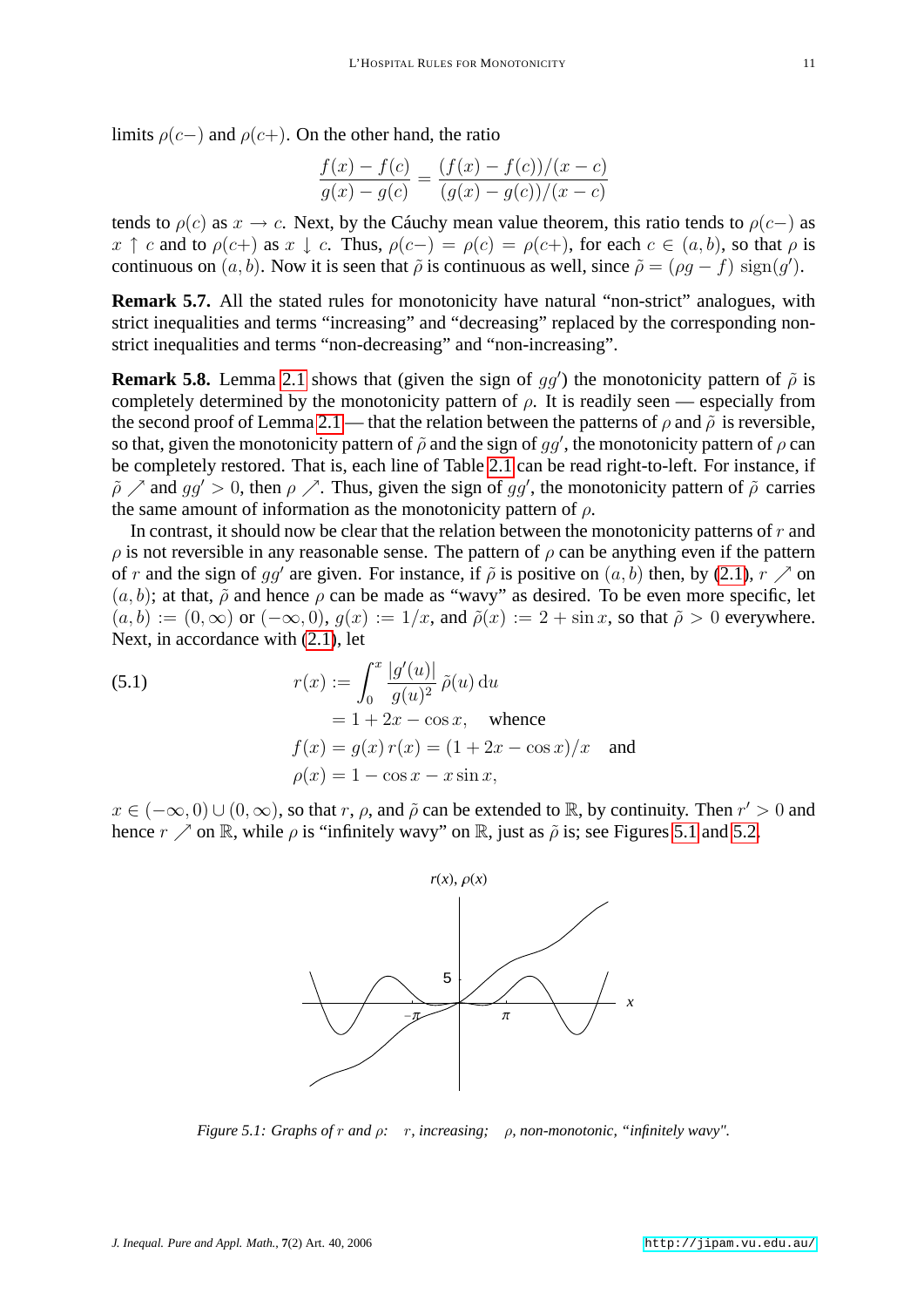

<span id="page-11-0"></span>*Figure 5.2: The monotonicity pattern of*  $\tilde{\rho}$  *exactly follows that of*  $\rho$ *, and vice versa, in accordance with Table [2.1.](#page-1-0) Recall that here*  $\tilde{\rho}(x) = 2 + \sin x > 0$  *for all*  $x \in \mathbb{R}$ *.* 

**Remark 5.9.** As was pointed out in [\[16\]](#page-17-0) (see Remark 1.21 and Examples 1.2 and 1.3 therein), "the waves of r may be thought of as obtained from the waves of  $\rho$  by a certain kind of delaying and smoothing down procedure." Here, at least the "smoothing down" part is explicit in view of [\(5.1\)](#page-10-1), since the "waves" of  $\tilde{\rho}$  are in perfect unison with those of  $\rho$ , and hence vice versa. In this connection, one can also consider the representation

$$
r(x) = \frac{r(c)g(c) + \int_c^x \rho(u)g'(u) du}{g(c) + \int_c^x g'(u) du} \quad \text{for } x \in [c, d] \subset (a, b)
$$

of r on [c, d], which is (in the case when  $qq' > 0$ ) a weighted-average of the "initial" value  $r(c)$ and the values of  $\rho$  on  $[c, d]$ .

As for the waves of r being "delayed" relative to the waves of  $\rho$ , it should be assumed that two particles are moving, one along the graph of r and the other one along the graph of  $\rho$ , left-to-right if  $qq' > 0$  and right-to-left if  $qq' < 0$ ; at that, the abscissas of the two particles are always staying equal to each other.

**Remark 5.10.** One can see that, under certain general conditions, ρ *must* be non-monotonic on an interval while r is monotonic on it. Indeed, suppose that  $qq' > 0$  on  $(a, b)$  and r forms an increasing "half-wave" on an interval  $[c, d] \subset (a, b)$ ; that is,  $r' > 0$  on  $(c, d)$  and  $r'(c) = r'(d)$ 0. Assume also that f and g are twice differentiable on  $(a, b)$ ,  $r''(c) \neq 0$ , and  $r''(d) \neq 0$ . It follows that  $r''(c) > 0$  and  $r''(d) < 0$ . It is easy to check that

$$
\rho = r + r' v, \quad \text{where} \quad v := g/g';
$$

cf. [\[16,](#page-17-0) (1.8), (1.7)]. Then one can see that the conditions  $r'(c) = r'(d) = 0$  imply  $\rho(c) = r(c)$ and  $\rho(d) = r(d)$ . Moreover,  $\rho'(c) = r''(c) v(c) > 0$  and  $\rho'(d) = r''(d) v(d) < 0$ , so that  $\rho$  is necessarily non-monotonic on  $(c, d)$ .

See Figure [5.3,](#page-12-1) where  $[c, d] := [-\pi/2, \pi/2], f(x) := e^x \sin x$ , and  $g(x) := e^x$ , so that See Figure 5.5, where  $[c, a] := [-\pi/2, \pi/2]$ ,  $f(x) := e^x \sin x$ , and  $g(x)$ <br>  $r(x) = \sin x$  and  $\rho(x) = \sqrt{2} \sin(x + \pi/4)$ , for all  $x \in \mathbb{R}$ ; cf. [\[16,](#page-17-0) Example 1.2].

**Remark 5.11.** The latter example also illustrates a general situation. Indeed, without loss of generality,  $g > 0$ . "Changing the variable" x to  $X := \ln g(x)$ , one has  $g(x) = e^X$ , so that one may assume that  $g(x) = e^x$  and hence  $v(x) = 1$  for all x. Next, if r is smooth enough on a finite interval [c, d] then, for any  $T > d - c$ , one can extend r from the interval [c, d] to a smooth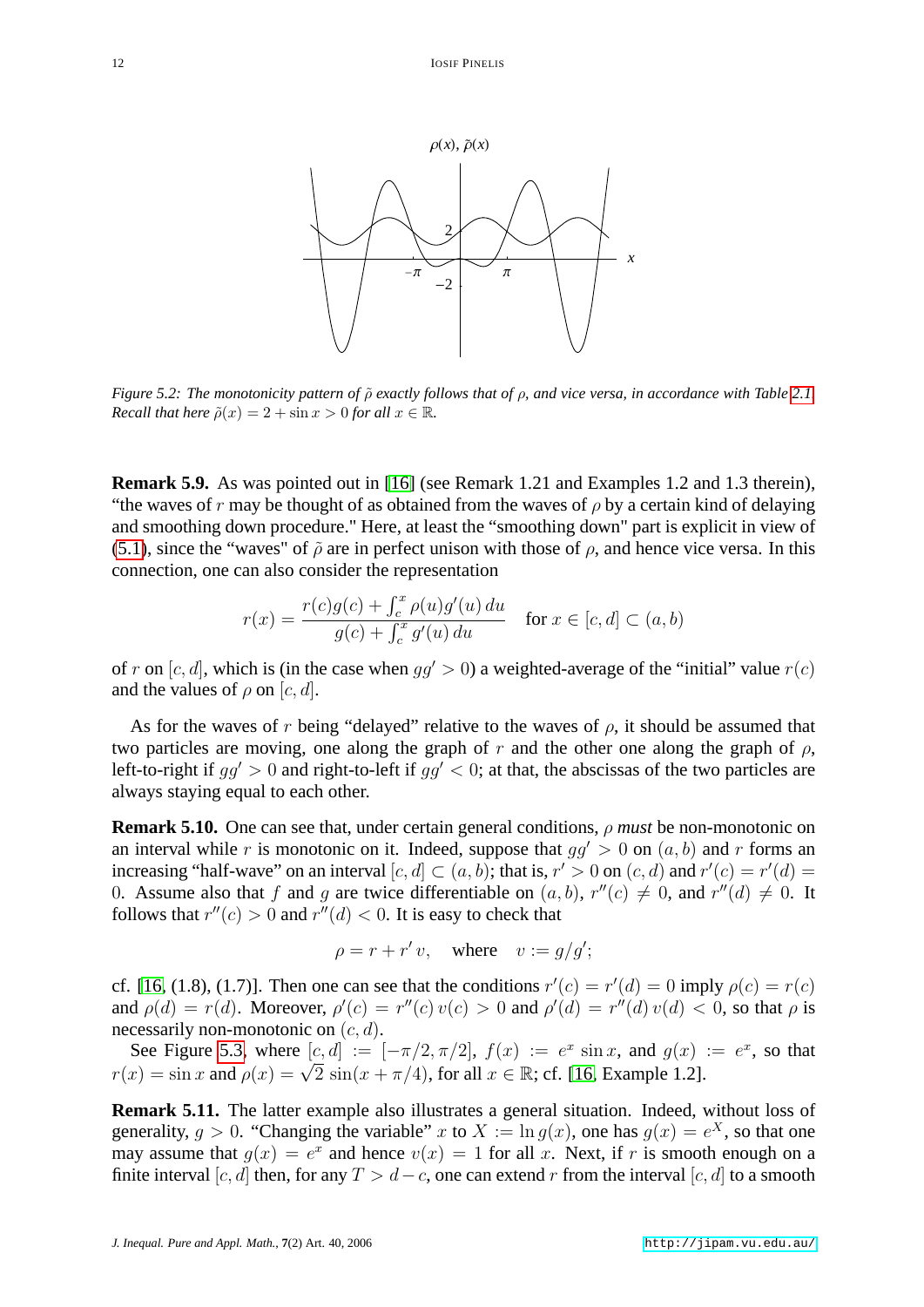

<span id="page-12-1"></span>*Figure 5.3: r, increasing; ρ, non-monotonic.* 

periodic function of period T on R, so that one has the Fourier series representations

$$
r(x) = A_0 + \sum_{n=1}^{\infty} (A_n \cos nx + B_n \sin nx)
$$
 and hence  

$$
\rho(x) = A_0 + \sum_{n=1}^{\infty} \sqrt{1 + n^2 k^2} (A_n \cos(nk(x + \psi_n)) + B_n \sin(nk(x + \psi_n)))
$$

for some real sequences  $(A_n)$  and  $(B_n)$  and all  $x \in \mathbb{R}$ , where  $k := \frac{2\pi}{T}$  and  $\psi_n := \frac{\arctan(nk)}{nk}$ . Thus, with the variable x transformed into  $X = \ln g(x)$ , the nth harmonic component  $A_n \cos nx$ with the variable x transformed into  $X = \ln g(x)$ , the *n*th narmonic component  $A_n \cos nx + B_n \sin nx$  of r has a  $\sqrt{1 + n^2 k^2}$  times smaller amplitude and a phase delayed by  $\psi_n$ , as compared with the amplitude and phase of the *n*th harmonic component of  $\rho$ , for every natural n. It also follows that  $\rho$  conveys a more powerful signal than r does, in the sense that

$$
\int_{c}^{d} \rho(x)^{2} |d \ln |g(x)|| \geq \int_{c}^{d} r(x)^{2} |d \ln |g(x)||.
$$

<span id="page-12-0"></span>**Remark 5.12.** Note that each monotonicity pattern of r in Tables [1.1](#page-1-0) and [1.2](#page-1-1) does actually occur, for each set of conditions on  $\rho$  and  $gg'$ . Here let us provide a rather general description of how this can happen, suggested by the weighted-average representation of  $r$  given in Re-mark [5.9.](#page-10-2) For instance, consider the first line of Table [1.1,](#page-1-0) where it is assumed that  $\rho \nearrow$  and  $gg' > 0$  on  $(a, b)$ . Suppose here also that  $g > 0$ ,  $f = f_0 + C$  for some constant  $C, f_0(a+) \in \mathbb{R}$ ,  $g(a+) \in (0,\infty)$ ,  $\rho(a+) \in \mathbb{R}$ , and  $\rho(b-) = \infty$  (for example, one can take  $a = 0$ ,  $b = \infty$ ,  $g(x) = 1 + x$ , and  $f_0(x) = e^x$  for all  $x > 0$ ). Let  $C_0 := \rho(a+) g(a+) - f_0(a+)$ . If  $C > C_0$ , then  $\rho(a+) < r(a+)$ , so that, in view of identity [\(1.1\)](#page-1-2),  $r' < 0$  and hence  $r \searrow$  in a right neigh-borhood of a. Now the first line of Table [1.1](#page-1-0) implies that  $r \searrow$  or  $\searrow$  on  $(a, b)$ . Moreover, since  $\rho \nearrow$  and  $\rho(b-) = \infty$ , the pattern  $r \searrow$  on  $(a, b)$  would imply that in a left neighborhood of b one has  $\rho > r$  and hence, by [\(1.1\)](#page-1-2),  $r \nearrow$ , which is a contradiction. This leaves the pattern  $r \searrow$ on  $(a, b)$  as the only possibility; that is,  $r \setminus$  on  $(a, c)$  and  $r \nearrow$  on  $(c, b)$ , for some  $c \in (a, b)$ , so that each of the patterns  $\setminus \nearrow$ ,  $\setminus$ , and  $\nearrow$  does occur for r.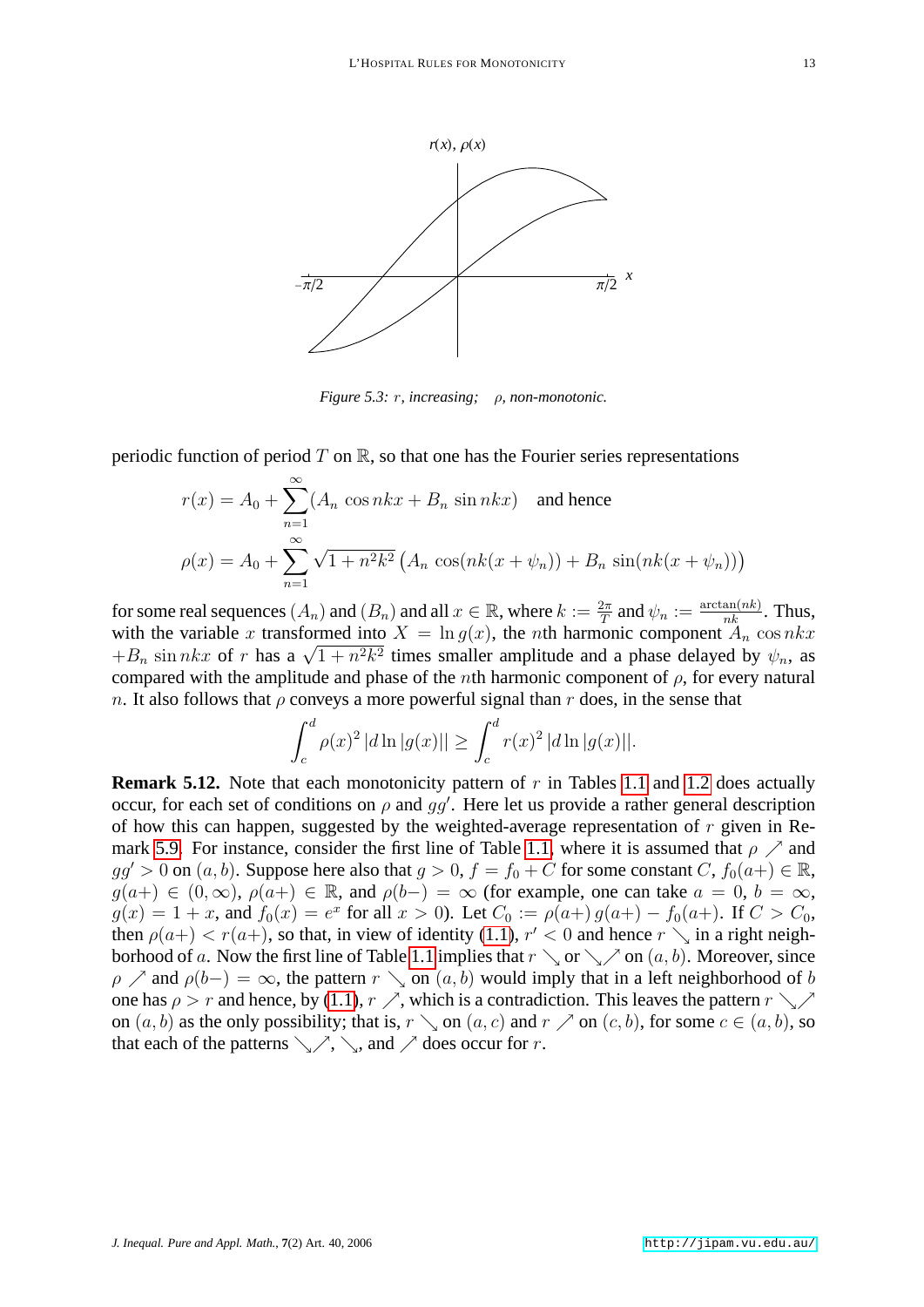## <span id="page-13-2"></span><span id="page-13-1"></span>6. **APPLICATIONS AND ILLUSTRATIONS**

<span id="page-13-0"></span>6.1. **Monotonicity properties of a ratio considered by Borwein, Borwein and Rooin.** Borwein *et al.* [\[9\]](#page-17-13) showed that the ratio

$$
(6.1) \qquad \qquad \frac{a^x - b^x}{c^x - d^x},
$$

 $x \neq 0$  (extended to  $x = 0$  by continuity), is convex in  $x \in \mathbb{R}$  provided that

$$
(6.2) \qquad \qquad a > b \geq c > d > 0.
$$

They also determined the values of  $a, b, c$ , and  $d$  for which ratio [\(6.1\)](#page-13-1) is log-convex.

Moreover, it was shown in [\[9\]](#page-17-13) that ratio [\(6.1\)](#page-13-1) is increasing in  $x \in \mathbb{R}$  under condition [\(6.2\)](#page-13-2). Here the monotonicity pattern of ratio  $(6.1)$  will be determined for any positive values of a, b, c, and d, whether condition  $(6.2)$  holds or not. Dividing both the numerator and denominator of ratio [\(6.1\)](#page-13-1) by  $d^x$ , one may assume without loss of generality that  $d = 1$ . Denoting then  $c^x$  by y, one rewrites ratio [\(6.1\)](#page-13-1) as

(6.3) 
$$
r(y) := \frac{y^{\beta} - y^{\alpha}}{y - 1}
$$

for  $y \in (0, 1) \cup (1, \infty)$  and  $r(1) := \lim_{y \to 1} r(y) = \beta - \alpha$ , where  $\alpha := \frac{\ln b}{\ln c}$  and  $\beta := \frac{\ln a}{\ln c}$ . Without loss of generality, it will be assumed that

<span id="page-13-3"></span>
$$
\beta > \alpha.
$$

<span id="page-13-4"></span>**Proposition 6.1.** *The monotonicity pattern of ratio* r *in* [\(6.3\)](#page-13-3) *is given by Table [6.1,](#page-1-0) where the trivial case with*  $\alpha = 0$  *and*  $\beta = 1$  *must be excluded.* 

| Case                             |  |
|----------------------------------|--|
| I. $\alpha \leq 0, \beta \leq 1$ |  |
| II. $\alpha < 0, \beta > 1$      |  |
| III. $\alpha > 0$ , $\beta < 1$  |  |
| IV. $\alpha > 0$ , $\beta >$     |  |

*Table 6.1: The monotonicity pattern of ratio*  $r$  *in* [\(6.3\)](#page-13-3).

Note that condition [\(6.2\)](#page-13-2) corresponds to the case when  $\beta > \alpha \geq 1$ , which is a subcase of Case IV of Table [6.1.](#page-1-0)

*Proof of Proposition* [6.1.](#page-13-4) Let  $f(y) := y^{\beta} - y^{\alpha}$  and  $g(y) := y - 1$ , so that  $f/g$  equals the ratio  $r$  in [\(6.3\)](#page-13-3). Then

$$
\rho(y) = f'(y)/g'(y) = \beta y^{\beta - 1} - \alpha y^{\alpha - 1} \quad \text{and}
$$

$$
\rho'(y) = (\beta(\beta - 1)y^{\beta - \alpha} - \alpha(\alpha - 1)) y^{\alpha - 2}.
$$

Hence,

$$
y_*:=\left(\frac{\alpha(\alpha-1)}{\beta(\beta-1)}\right)^{\frac{1}{\beta-\alpha}}
$$

is the only root of  $\rho'$  in  $(0, \infty)$  provided that  $\alpha(\alpha - 1)\beta(\beta - 1) > 0$ ; otherwise,  $\rho'$  has no root in  $(0, \infty)$ .

For each of the Cases I and IV in Table [6.1,](#page-1-0) two subcases will be considered. At that, remember the assumption  $\beta > \alpha$ .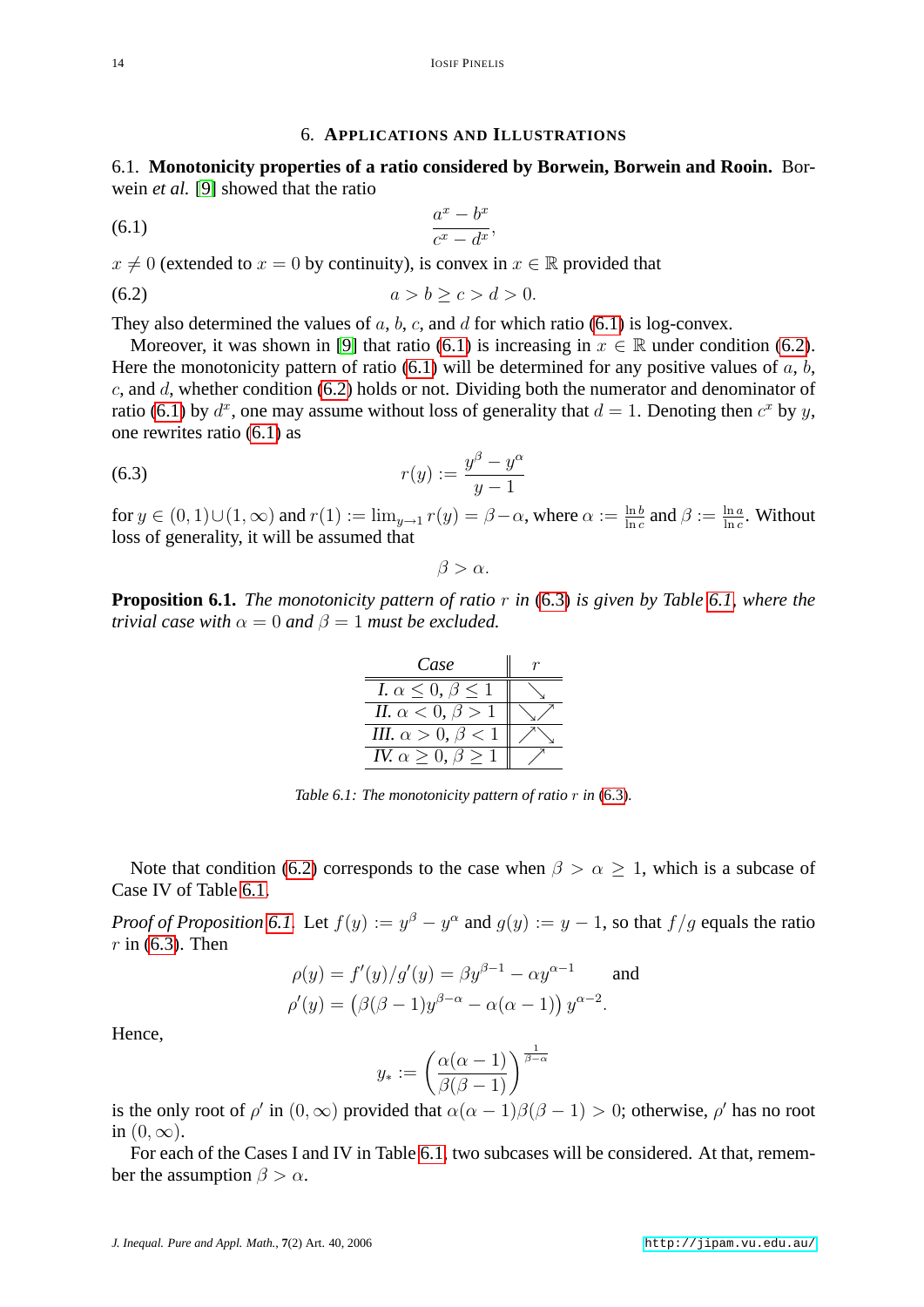*Subcase I.1:*  $\alpha \leq 0$  *and*  $\beta \leq 0$ *, so that*  $\alpha < \beta \leq 0$ *.* Here  $\alpha(\alpha - 1) > 0$  and  $\beta(\beta - 1) \geq 0$ *.* Hence, for all  $y > 0$ , one has  $\rho'(y) < 0$  iff  $y < y_*$  (letting  $y_* := \infty$  if  $\beta = 0$ ). Therefore,  $\rho \searrow$ on  $(0, \infty)$  ( $\rho \setminus$  on  $(0, \infty)$  if  $\beta = 0$ ). It follows by Proposition [4.5](#page-8-1) that  $r \nearrow$  or  $\setminus$  or  $\setminus$  on  $(0, \infty)$ . Also,  $r(\infty-) = 0$  while  $r > 0$  on  $(1, \infty)$ , so that  $r \setminus \infty$  in a left neighborhood of  $\infty$ . Thus,  $r \searrow$  on  $(0, \infty)$  in Subcase I.1.

*Subcase I.2:*  $\alpha \leq 0$  *and*  $0 < \beta \leq 1$ *, so that*  $\alpha \leq 0 < \beta \leq 1$  *(but*  $(\alpha, \beta) \neq (0, 1)$ *).* Here  $\rho' < 0$ and hence  $\rho \setminus$  on  $(0, \infty)$ . Thus, by Proposition [4.5,](#page-8-1)  $r \setminus$  on  $(0, \infty)$  in Subcase I.2 as well.

*Case II.*  $\alpha < 0$  *and*  $\beta > 1$ . Here, for all  $y > 0$ , one has  $\rho'(y) < 0$  iff  $y < y_*$ . Therefore,  $\rho \setminus \mathcal{P}$  on  $(0,\infty)$ . It follows by Proposition [4.5](#page-8-1) that  $r \nearrow$  or  $\setminus$  or  $\setminus \mathcal{P}$  on  $(0,\infty)$ . Also, here  $r(0+) = r(\infty-) = \infty$ . Thus,  $r \searrow \infty$  on  $(0, \infty)$  in Case II.

*Case III.*  $\alpha > 0$  *and*  $\beta < 1$ *, so that*  $0 < \alpha < \beta < 1$ . Here, for all  $y > 0$ *, one has*  $\rho'(y) > 0$  iff  $y < y_*$ . Therefore,  $\rho \nearrow \setminus$  on  $(0, \infty)$ . It follows by Proposition [4.5](#page-8-1) that  $r \nearrow$  or  $\setminus$  or  $\nearrow \setminus$  on  $(0, \infty)$ . Also, here  $r(0+) = r(\infty-) = 0$  and  $r > 0$  on  $(0, \infty)$ . Thus,  $r \nearrow \searrow$  on  $(0, \infty)$  in Case III.

*Subcase IV.1:*  $0 \le \alpha \le 1$  *and*  $\beta \ge 1$ *, so that*  $0 \le \alpha \le 1 \le \beta$  *(but*  $(\alpha, \beta) \ne (0, 1)$ *).* Here  $\rho' > 0$  and hence  $\rho \nearrow$  on  $(0, \infty)$ . Thus, by Proposition [4.5,](#page-8-1)  $r \nearrow$  on  $(0, \infty)$  in Subcase IV.1. *Subcase IV.2:*  $\alpha \ge 1$  *and*  $\beta \ge 1$ *, so that*  $1 \le \alpha < \beta$ . Here, for all  $y > 0$ *, one has*  $\rho'(y) < 0$  iff  $y < y_*$ . Therefore,  $\rho \searrow$  on  $(0, \infty)$  ( $\rho \nearrow$  on  $(0, \infty)$  if  $\alpha = 1$ ). It follows by Proposition [4.5](#page-8-1) that  $r \nearrow$  or  $\diagdown$  or  $\diagdown$  on  $(0, \infty)$ . Also, here  $r(0+) = 0$  and  $r > 0$  on  $(0, \infty)$ . Thus,  $r \nearrow$  on  $(0, \infty)$  in Subcase IV.2 as well.

The matter of the convexity of ratio [\(6.1\)](#page-13-1) without condition [\(6.2\)](#page-13-2) is more complicated and will not be pursued here.

6.2. **Monotonicity and log-concavity properties of the partial sum of the Maclaurin series for**  $e^x$ . For  $x \in \mathbb{R}$  and  $k \in \{0, 1, \dots\}$ , consider

$$
S_k(x) := \sum_{j=0}^{k-1} \frac{x^j}{j!},
$$

the kth partial sum for the Maclaurin series for  $e^x$ , where  $0^0 := 1$  and  $S_0 := 0$ . For all  $k \in$  $\{1, 2, \dots\}$ , one has  $S'_k = S_{k-1}$  and  $S_k(x) > 0$  if  $x \ge 0$ .

Consider the ratio

$$
s_k := \frac{S_{k+1}}{S_k}
$$

on  $(0, \infty)$ . Applying Proposition [4.1](#page-6-1) to this ratio k times and observing that  $s_1(x) = 1 + x$  is increasing in  $x$ , one obtains

**Proposition 6.2.** *For each*  $k \in \{1, 2, \ldots\}$ *, one has*  $s'_k > 0$  *and hence*  $s_k \nearrow$  *on*  $(0, \infty)$ *.* 

Since  $s'_k = 1 - S_{k+1} S_{k-1} / S_k^2$ , one obtains

<span id="page-14-0"></span>**Corollary 6.3.** *For each*  $x > 0$ *, the partial sum*  $S_k(x)$  *is strictly log-concave in*  $k \in \{1, 2, \dots\}$ *.* 

Corollary [6.3](#page-14-0) also follows from results of [\[20\]](#page-18-3).

6.3. **Monotonicity and log-concavity properties of the remainder in the Maclaurin series for**  $e^x$ . For  $x \in \mathbb{R}$  and  $k \in \{0, 1, \dots\}$ , consider

$$
R_k(x) := e^x - \sum_{j=0}^{k-1} \frac{x^j}{j!},
$$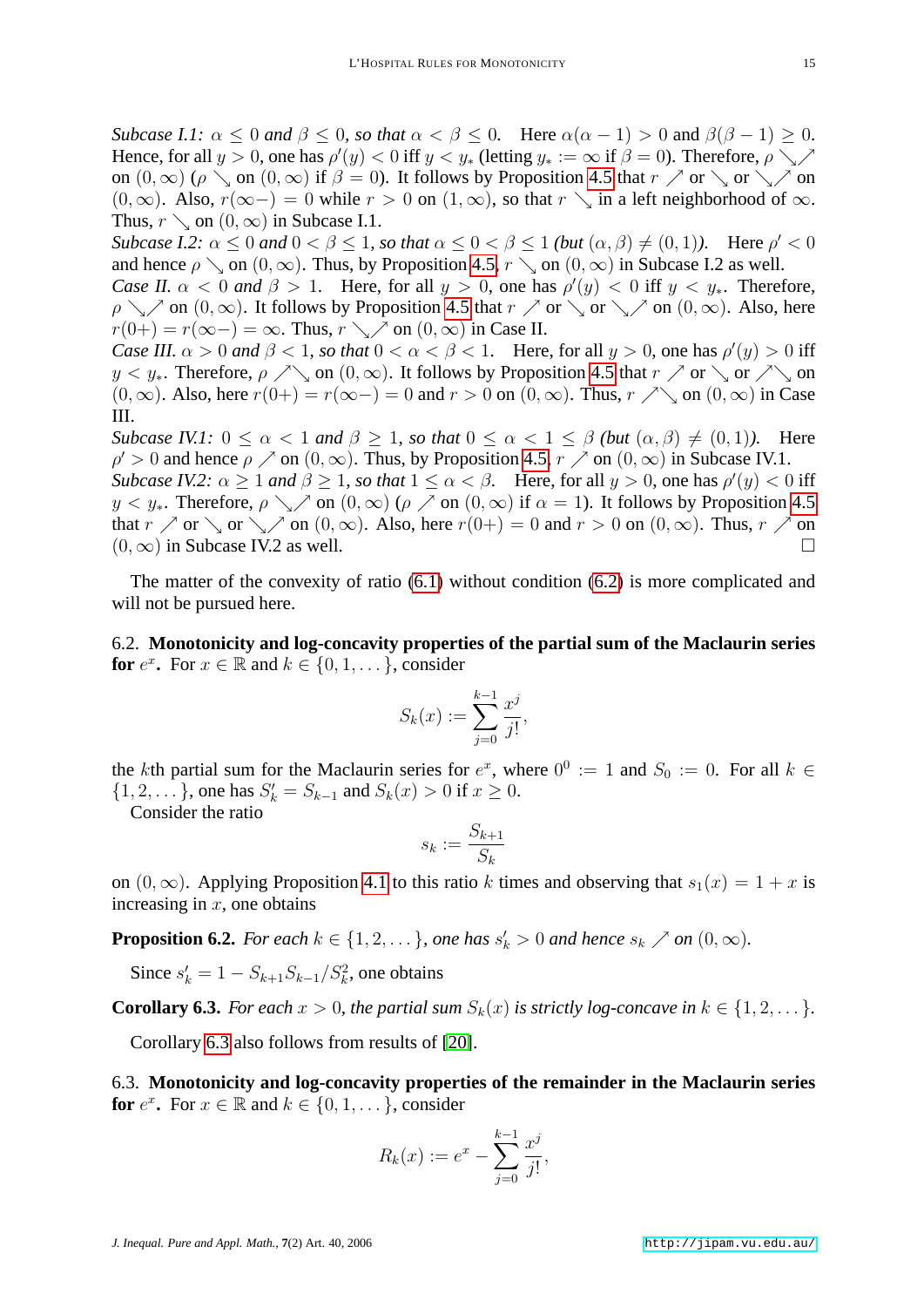the kth remainder for the Maclaurin series for  $e^x$ . For all  $k \in \{1, 2, \dots\}$ , one has  $R'_k = R_{k-1}$ and  $R_k(0) = 0$ ; also,  $R_0(x) = e^x > 0$ , so that sign  $R_k(x) = 1$  if  $x > 0$  and sign  $R_k(x) = (-1)^k$ if  $x < 0$ .

Consider the ratio

$$
r_k := \frac{R_{k+1}}{R_k},
$$

extended from  $\mathbb{R} \setminus \{0\}$  to  $\mathbb{R}$  by continuity. Applying Proposition [4.5](#page-8-1) to this ratio k times and observing that  $r_0(x) = 1 - e^{-x}$  is increasing in  $x \in \mathbb{R}$ , one obtains

**Proposition 6.4.** *For each*  $k \in \{0, 1, \ldots\}$ *, the ratio*  $r_k$  *is increasing on* R.

Since  $r'_{k} = 1 - R_{k+1}R_{k-1}/R_{k}^{2}$ , one has

<span id="page-15-0"></span>**Corollary 6.5.** *For each*  $x \neq 0$ *, the remainder*  $|R_k(x)|$  *is log-concave in*  $k \in \{0, 1, \dots\}$ *.* 

Following along the lines of the proof of Proposition [4.5,](#page-8-1) one can show that  $|R_k(x)|$  is actually strictly log-concave in  $k \in \{0, 1, \dots\}$  for each real  $x \neq 0$ . Corollary [6.5](#page-15-0) also follows from results of [\[14,](#page-17-14) [20\]](#page-18-3).

6.4. **Becker-Stark and Anderson-Vamanamurthy-Vuorinen inequalities and related monotonicity properties.** Using series expansions based on complex analysis, Becker and Stark [\[8\]](#page-17-15) obtained the inequalities

<span id="page-15-1"></span>(6.4) 
$$
\frac{4}{\pi} \frac{x}{1-x^2} < \tan\left(\frac{\pi x}{2}\right) < \frac{\pi}{2} \frac{x}{1-x^2} \text{ for } x \in (0,1)
$$

as a two-sided rational approximation to the tangent function. This approximation is rather tight, since the ratio of the upper and lower bounds in [\(6.4\)](#page-15-1) is  $\frac{\pi}{2} / \frac{4}{\pi} = 1.233...$  Moreover, as noted in [\[8\]](#page-17-15), the constant factors  $\frac{4}{\pi}$  and  $\frac{\pi}{2}$  in [\(6.4\)](#page-15-1) are the best possible ones.

<span id="page-15-3"></span>Anderson, Vamanamurthy and Vuorinen [\[5\]](#page-17-9) obtained another nice inequality:

(6.5) 
$$
\left(\frac{\sin x}{x}\right)^3 > \cos x \quad \text{for} \quad x \in (0, \pi/2),
$$

whose hyperbolic counterpart,

(6.6) 
$$
\left(\frac{\sinh x}{x}\right)^3 > \cosh x \quad \text{for} \quad x > 0,
$$

was implicit in [\[5\]](#page-17-9).

Here we provide monotonicity properties for appropriate ratios, which imply inequalities [\(6.4\)](#page-15-1), [\(6.5\)](#page-15-2), and [\(6.6\)](#page-15-3) in a quite elementary way. As will be seen from our proof, inequalities [\(6.4\)](#page-15-1) turn out to be indirectly related with [\(6.5\)](#page-15-2) and [\(6.6\)](#page-15-3).

Let us begin with the monotonicity properties pertaining to inequalities [\(6.5\)](#page-15-2) and [\(6.6\)](#page-15-3).

<span id="page-15-4"></span>**Proposition 6.6.** *The ratio*

<span id="page-15-2"></span>
$$
\frac{\left(\frac{\sin x}{x}\right)^3}{\cos x}
$$
  
s from 0 to  $\pi/2$ 

*increases from* 1 *to*  $\infty$  *as x increases f* 

*Proof.* The cubic root of this ratio is the ratio  $r(x) := \frac{\sin x \cos^{-1/3} x}{x}$ , whose derivative ratio  $\rho(x) = \frac{2}{3} \cos^{2/3} x + \frac{1}{3}$  $\frac{1}{3}\cos^{-4/3}x$  is increasing in  $x \in (0, \pi/2)$ . It remains to refer to the special-case rule for monotonicity (Proposition [4.1\)](#page-6-1).

<span id="page-15-5"></span>Quite similarly one can prove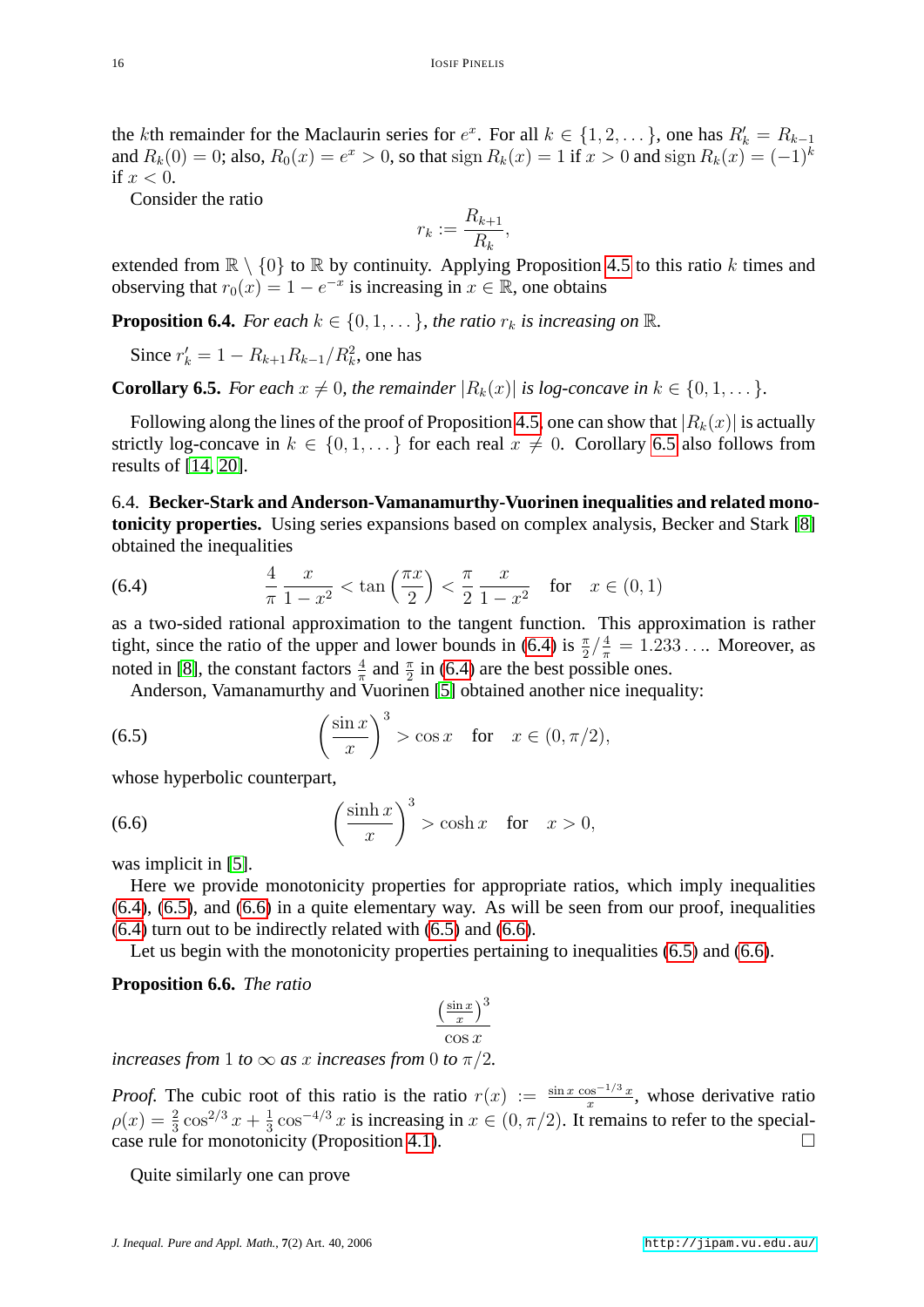#### **Proposition 6.7.** *The ratio*

$$
\frac{\left(\frac{\sinh x}{x}\right)^3}{\cosh x}
$$

*increases from* 1 *to*  $\infty$  *as x increases from* 0 *to*  $\infty$ *.* 

Clearly, inequalities [\(6.5\)](#page-15-2) and [\(6.6\)](#page-15-3) immediately follow from Propositions [6.6](#page-15-4) and [6.7,](#page-15-5) respectively.

Now one is prepared to consider the monotonicity property pertaining to inequalities [\(6.4\)](#page-15-1).

# <span id="page-16-0"></span>**Proposition 6.8.** *The ratio*

$$
r(x) := \frac{\frac{x}{1 - x^2}}{\tan(\pi x/2)}
$$

*increases from*  $2/\pi$  *to*  $\pi/4$  *as* x *increases from* 0 *to*  $\pi/2$ *. Hence, one has inequalities* [\(6.4\)](#page-15-1) *and* also the mentioned fact that the constant factors  $\frac{4}{\pi}$  and  $\frac{\pi}{2}$  in [\(6.4\)](#page-15-1) are the best possible ones.

*Proof.* Let  $f(x) := \cot(\pi x/2)$  and  $g(x) := (1 - x^2)/x$  for  $x \in (0, 1)$ , so that  $f/g = r$ . Let

$$
r_1(x) := \rho(x) = \frac{f'(x)}{g'(x)} = \frac{f_1(x)}{g_1(x)},
$$

where  $f_1(x) := \pi \sin^{-2}(\pi x/2)$  and  $g_1(x) := 2 + 2x^{-2}$ ,  $x \in (0, 1)$ . Consider also

$$
\tilde{\rho} = g^2 \frac{r'}{|g'|}, \quad \tilde{\rho}_1 := g_1^2 \frac{r'_1}{|g'_1|}, \quad \text{and} \quad \rho_1(x) := \frac{f'_1(x)}{g'_1(x)} = \frac{2}{\pi} \frac{\cos t}{\left(\frac{\sin t}{t}\right)^3},
$$

where  $x \in (0, 1)$  and  $t := \pi x/2$ , so that  $\rho_1 \searrow$  on  $(0, 1)$ , by Proposition [6.6.](#page-15-4) Also,  $\tilde{\rho}_1(0+)$  $\frac{\pi}{3} - \frac{4}{\pi} < 0$  and  $\tilde{\rho}_1(1-) = \pi > 0$ . Hence, by Corollary [3.2](#page-5-1) (Table [3.1,](#page-1-0) line 3),  $r_1 \searrow$  on  $(0, 1)$ ; that is,  $\rho \searrow$  on (0, 1). Next,  $\tilde{\rho}(0+)=0$ . Therefore, by Proposition [4.4](#page-8-0) (Table [4.2,](#page-1-1) line 7),  $r \nearrow$  on  $(0, 1)$ .

This proof of Proposition [6.8](#page-16-0) provides a good illustration of the monotonicity rules developed in Sections [3](#page-5-0) and [4.](#page-6-0)

6.5. **A monotonicity property of right-angled triangles in hyperbolic geometry.** The Pythagoras theorem for the Poincaré model of hyperbolic geometry (see e.g. [\[7,](#page-17-16) Theorem 7.11.1]) states that for any right-angled (geodesic) triangle with a hypotenuse (of geodesic length)  $c$  and catheti a and b one has

$$
\cosh c = \cosh a \cosh b.
$$

**Proposition 6.9.** *For the isosceles (with*  $a = b$ ) *right-angled hyperbolic triangle, the ratio*  $c/a$ *i roposition 6.9. For the isoscetes (with*  $a = 0$ *) rig increases from*  $\sqrt{2}$  *to* 2 *as a increases from* 0 *to*  $\infty$ .

*Proof.* For  $a > 0$ , let  $f(a) := \operatorname{arccosh}(\cosh^2 a)$  and  $g(a) := a$ , so that

$$
\frac{c}{a} = \frac{f(a)}{g(a)} = r(a) \quad \text{and hence} \quad \rho(a) = \frac{f'(a)}{g'(a)} = \frac{2\cosh a}{\sqrt{1 + \cosh^2 a}}.
$$

Therefore,  $\rho(a)$  increases from  $\sqrt{2}$  to 2 as a increases from 0 to  $\infty$ . The same holds for  $r(a)$ , by the special-case rule for monotonicity (Proposition [4.1\)](#page-6-1) and l'Hospital's rules for limits.  $\square$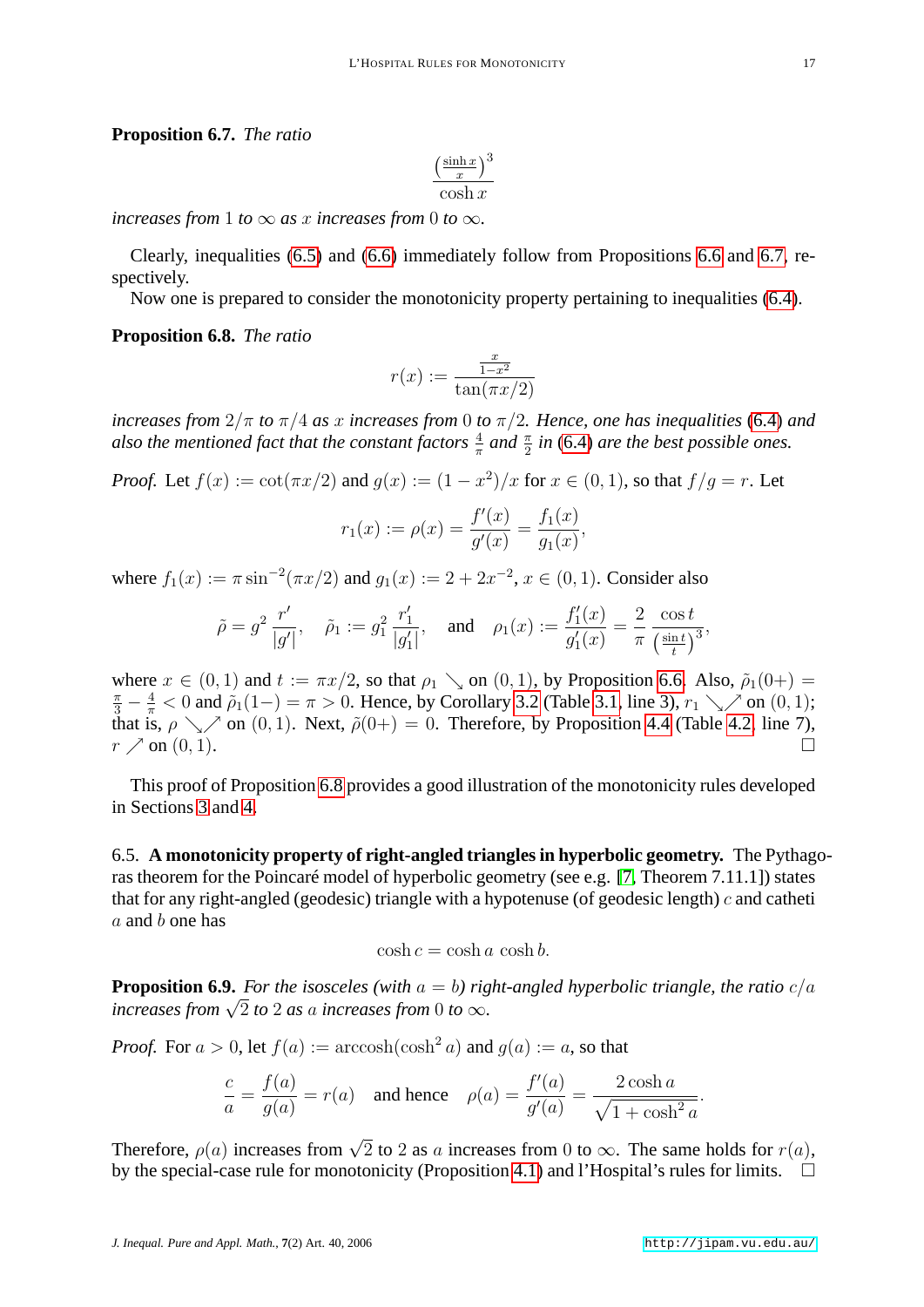#### **REFERENCES**

- <span id="page-17-7"></span>[1] G.D. ANDERSON, S.-L. QIU, M.K. VAMANAMURTHY AND M. VUORINEN, Generalized elliptic integrals and modular equations, *Pacific J. Math.,* **192** (2000), 1–37.
- <span id="page-17-5"></span>[2] G.D. ANDERSON, M.K. VAMANAMURTHY, AND M. VUORINEN, Inequalities for quasiconformal mappings in space, *Pacific J. Math.,* **160** (1993), 1–18.
- <span id="page-17-6"></span>[3] G.D. ANDERSON, M.K. VAMANAMURTHY, AND M. VUORINEN, *Conformal Invariants, Inequalities, and Quasiconformal Maps*, Wiley, New York 1997.
- <span id="page-17-8"></span>[4] G.D. ANDERSON, M.K. VAMANAMURTHY, AND M. VUORINEN, Topics in special functions, *Papers on Analysis, Rep. Univ. Jyväskylä Dep. Math. Stat.*, Vol. 83, Univ. Jyväskylä, Jyväskylä, 2001, pp. 5–26.
- <span id="page-17-9"></span>[5] G.D. ANDERSON, M.K. VAMANAMURTHY AND M. VUORINEN, Monotonicity rules in calculus, *Amer. Math. Monthly*, to appear.
- <span id="page-17-12"></span>[6] T.M. APOSTOL, *Mathematical Analysis: A Modern Approach to Advanced Calculus*, Second Ed., Addison-Wesley, Reading, MA 1975.
- <span id="page-17-16"></span>[7] A.F. BEARDON, *The Geometry of Discrete Groups,* Graduate Texts in Mathematics, Vol. 91. Springer-Verlag, New York, 1983.
- <span id="page-17-15"></span>[8] M. BECKER AND E.L. STARK, On a hierarchy of quolynomial inequalities for tan x, *Univ. Beograd. Publ. Elektrotehn. Fak. Ser. Mat. Fiz.,* No. 602-633 (1978), 133–138.
- <span id="page-17-13"></span>[9] D. BORWEIN, J.M. BORWEIN, J. ROOIN AND J. GRIEVAUX, Convex and concave functions, *Amer. Math. Monthly,* **112** (2005), 92–93.
- <span id="page-17-4"></span>[10] I. CHAVEL, *Riemannian Geometry – A Modern Introduction*, Cambridge Univ. Press, Cambridge, 1993.
- <span id="page-17-1"></span>[11] J. CHEEGER, M. GROMOV, AND M. TAYLOR, Finite propagation speed, kernel estimates for functions of the Laplace operator, and the geometry of complete Riemannian manifolds, *J. Diff. Geom.*, **17** (1982), 15–54.
- <span id="page-17-2"></span>[12] M. GROMOV, Isoperimetric inequalities in Riemannian manifolds, *Asymptotic Theory of Finite Dimensional Spaces*, Lecture Notes Math., vol. 1200, Appendix I, Springer, Berlin, 1986, pp. 114– 129.
- <span id="page-17-3"></span>[13] I. PINELIS, Extremal probabilistic problems and Hotelling's  $T^2$  test under symmetry condition, *Preprint,* 1991. A shorter version of the preprint appeared in *Ann. Statist.,* **22** (1994), 357–368.
- <span id="page-17-14"></span>[14] I. PINELIS, Fractional sums and integrals of r-concave tails and applications to comparison probability inequalities, *Advances In Stochastic Inequalities* (Atlanta, GA, 1997), 149–168, *Contemp. Math.,* **234**, Amer. Math. Soc., Providence, RI, 1999.
- <span id="page-17-10"></span>[15] I. PINELIS, L'Hospital type results for monotonicity, with applications, *J. Inequal. Pure Appl. Math.*, **3**(1) (2002), Art. 5, 5 pp. [ONLINE: [http://jipam.vu.edu.au/article.php?](http://jipam.vu.edu.au/article.php?sid=158) [sid=158](http://jipam.vu.edu.au/article.php?sid=158)].
- <span id="page-17-0"></span>[16] I. PINELIS, L'Hospital type rules for oscillation, with applications, *J. Inequal. Pure Appl. Math.*, **2**(3) (2001), Art. 33, 24 pp. [ONLINE: [http://jipam.vu.edu.au/article.php?sid=](http://jipam.vu.edu.au/article.php?sid=149) [149](http://jipam.vu.edu.au/article.php?sid=149)].
- <span id="page-17-11"></span>[17] I. PINELIS, Monotonicity properties of the relative error of a Padé approximation for Mills' ratio, *J. Inequal. Pure Appl. Math.*, **3**(2) (2002), Art. 20, 8 pp. [ONLINE: [http://jipam.vu.edu.](http://jipam.vu.edu.au/article.php?sid=172) [au/article.php?sid=172](http://jipam.vu.edu.au/article.php?sid=172)].